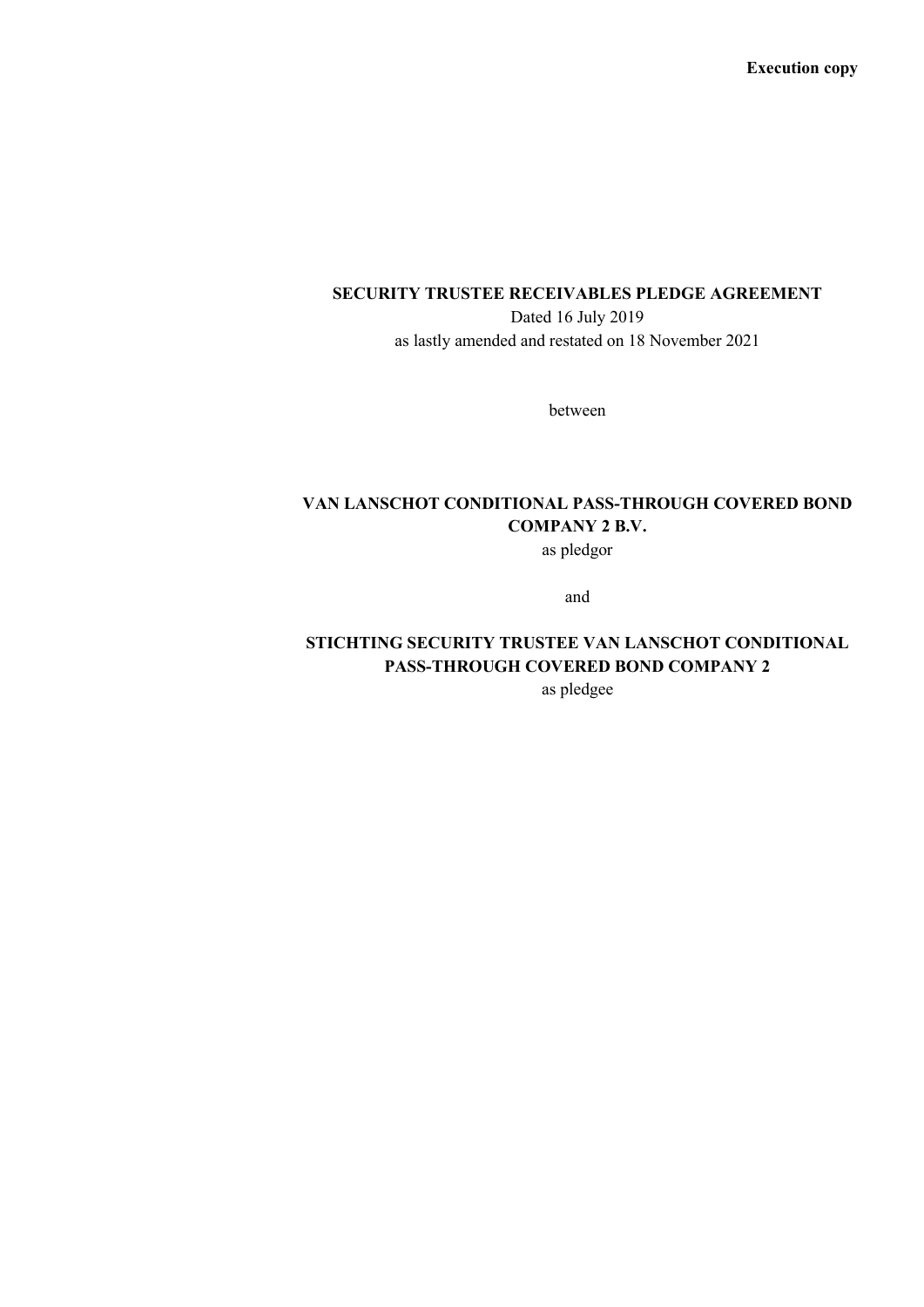## **TABLE OF CONTENTS**

#### **Clause Page**

| 1.  |                                                                       |  |
|-----|-----------------------------------------------------------------------|--|
| 2.  |                                                                       |  |
| 3.  |                                                                       |  |
| 4.  | Representations and warranties relating to the Mortgage Receivables 6 |  |
| 5.  | Representations and warranties and undertakings relating to the CBC6  |  |
| 6.  |                                                                       |  |
| 7.  |                                                                       |  |
| 8.  |                                                                       |  |
| 9.  |                                                                       |  |
| 10. |                                                                       |  |
| 11. |                                                                       |  |
| 12. |                                                                       |  |
| 13. |                                                                       |  |
| 14. |                                                                       |  |
| 15. |                                                                       |  |
| 16. |                                                                       |  |
|     |                                                                       |  |

# **Schedule 1 : Letter to Life Insurance Company Schedule 2 : Form of Borrower Notification Letter**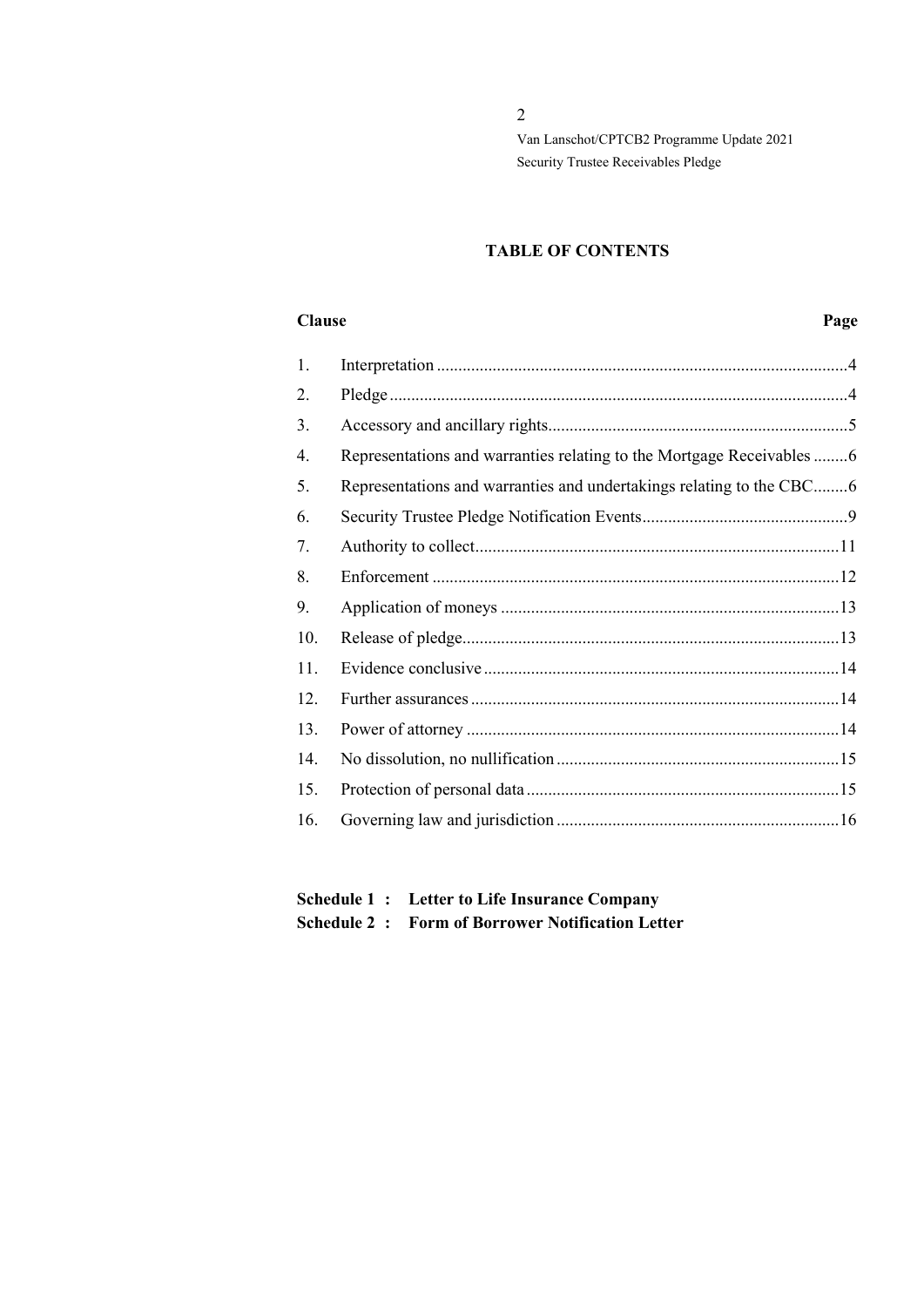**THIS SECURITY TRUSTEE RECEIVABLES PLEDGE AGREEMENT** is dated 16 July 2019 as lastly amended and restated on 18 November 2021 and made between:

- 1. **VAN LANSCHOT CONDITIONAL PASS-THROUGH COVERED BOND COMPANY 2 B.V.**, a private company with limited liability (*besloten vennootschap met beperkte aansprakelijkheid*) organised under the laws of the Netherlands, and established in Amsterdam, the Netherlands; and
- 2. **STICHTING SECURITY TRUSTEE VAN LANSCHOT CONDITIONAL PASS-THROUGH COVERED BOND COMPANY 2**, a foundation (*stichting*) organised under the laws of the Netherlands, and established in Amsterdam, the Netherlands.

## **WHEREAS:**

- A. Pursuant to the Guarantee Support Agreement, the Transferor will sell and assign to the CBC the Relevant Mortgage Receivables and the Beneficiary Rights relating thereto.
- B. Pursuant to the Trust Deed, the CBC has issued the Guarantee and entered into agreements with the Secured Parties, other than the Covered Bondholders.
- C. Pursuant to the Parallel Debt Agreement, the CBC has irrevocably and unconditionally undertaken to pay to the Security Trustee the Parallel Debt.
- D. It is a condition precedent to the closing of the Programme envisaged in the Transaction Documents that the Pledge Agreements will be entered into in substantially the Agreed Form, which includes a right of pledge on the Mortgage Receivables and the Beneficiary Rights relating thereto granted by the CBC to the Security Trustee as security for the Security Trustee Secured Liabilities.
- E. The CBC has agreed to grant such security to the Security Trustee as set forth herein and the Security Trustee has agreed to accept such security.

**IT IS AGREED** as follows: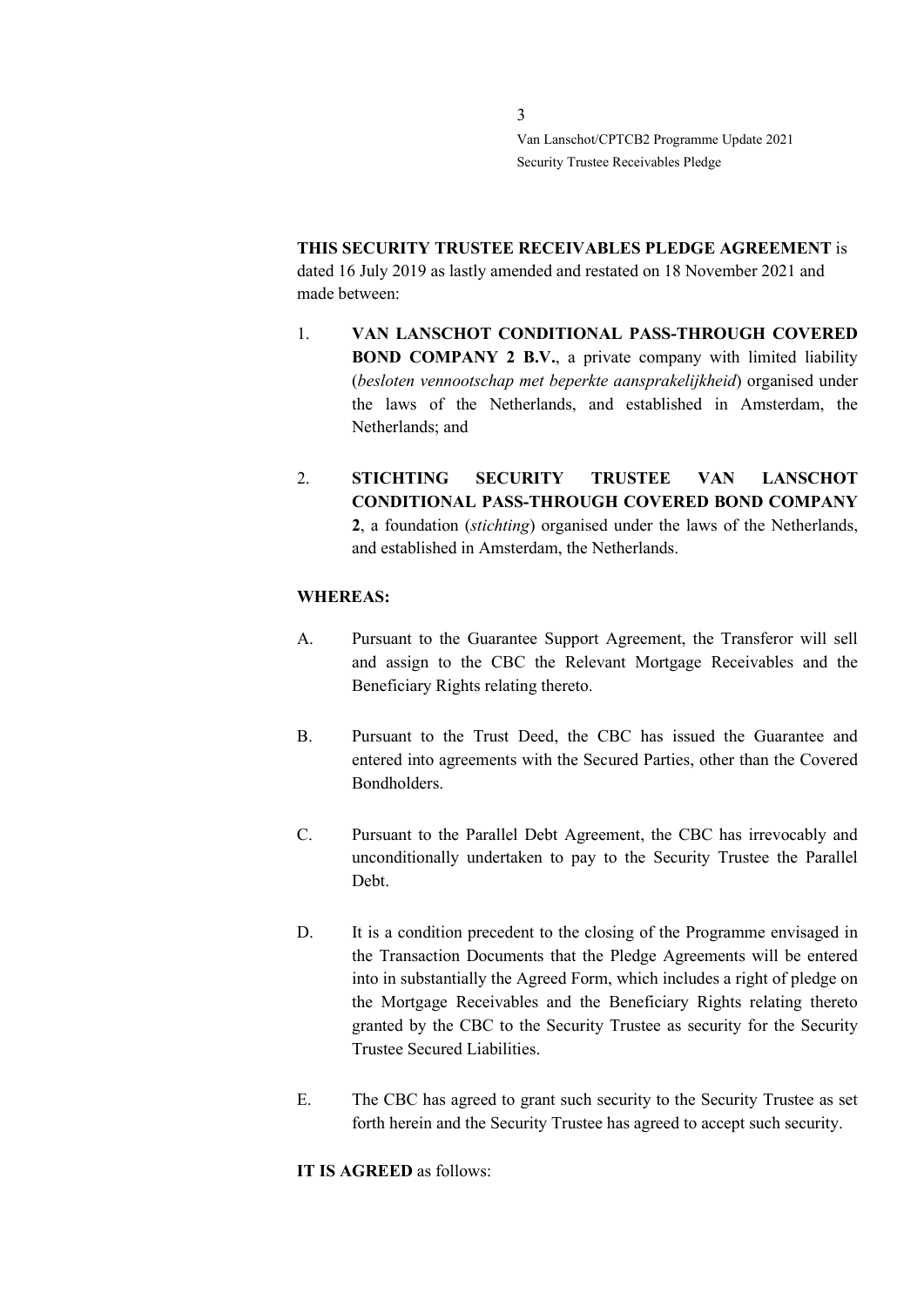### <span id="page-3-0"></span>**1. INTERPRETATION**

- 1.1 In this Agreement (including its recitals), except so far as the context otherwise requires, words, expressions and capitalised terms used herein and not otherwise defined or construed herein shall have the same meanings defined or construed in the master definitions agreement dated the date hereof and signed by, amongst others, the parties to this Agreement, as the same may be amended, restated, supplemented or otherwise modified from time to time (the "**Master Definitions Agreement**"). The rules of usage and of interpretation as set forth in the Master Definitions Agreement and all other agreements and understandings between the parties hereto contained therein shall apply to this Agreement, unless otherwise provided herein.
- 1.2 The expression "**Agreement**" shall herein mean this Security Trustee Receivables Pledge Agreement including its schedules.
- 1.3 This Agreement expresses and describes Dutch legal concepts in English and not in their original Dutch terms. Consequently, this Agreement is concluded on the express condition that all words, terms and expressions used herein shall be construed and interpreted in accordance with the laws of the Netherlands.

## <span id="page-3-1"></span>**2. PLEDGE**

- 2.1 As security for the due and punctual payment of all Security Trustee Secured Liabilities, the CBC hereby undertakes to pledge or, as the case may be, to pledge in advance (*bij voorbaat*) on each Transfer Date the relevant Mortgage Receivables and the Beneficiary Rights relating thereto to the Security Trustee, by signing a Deed of Sale, Assignment and Pledge. The Security Trustee hereby undertakes to accept each such pledge.
- 2.2 The creation of the right of pledge of the Mortgage Receivables and the Beneficiary Rights relating thereto, if any, shall be perfected by the CBC as soon as possible after execution of each Deed of Sale, Assignment and Pledge, as follows:
	- (a) by way of registration within three (3) Business Days of each Deed of Sale, Assignment and Pledge and, as the case may be, any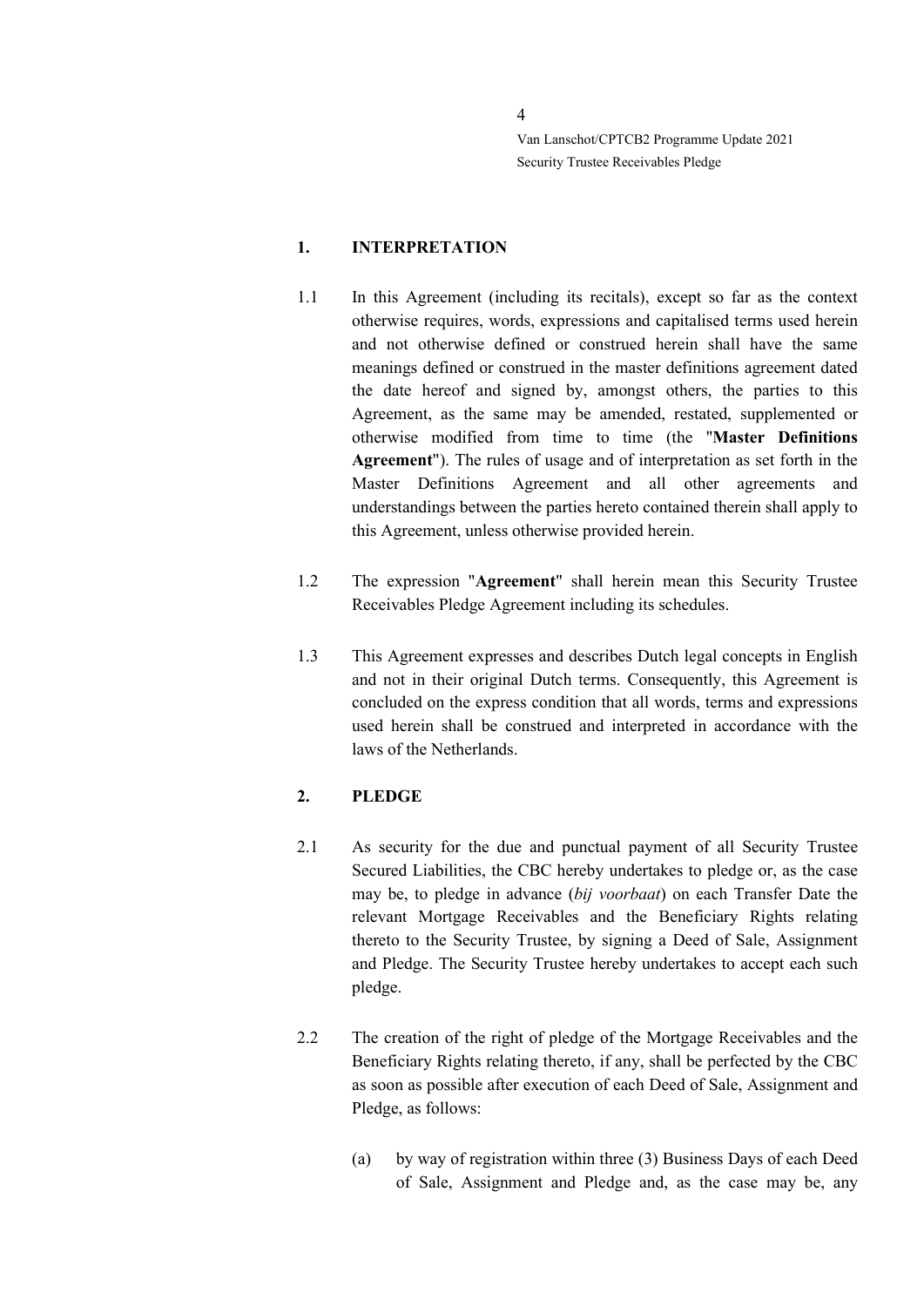documents supplemental or incidental thereto with the relevant division of the Dutch tax authorities; or

(b) by way of a notarial deed incorporating such Deed of Sale, Assignment and Pledge and, as the case may be, any documents supplemental or incidental thereto,

and the CBC hereby also irrevocably authorises the Security Trustee to register each Deed of Sale, Assignment and Pledge and any other documents referred to above or to have the same recorded in a notarial deed and to act on behalf of the CBC on the occasion of the execution of such notarial deed.

2.3 If and to the extent (i) no valid right of pledge will be created under any Deed of Sale, Assignment and Pledge in respect of (any of) the Mortgage Receivables and the Beneficiary Rights relating thereto and/or (ii) the CBC has been appointed as beneficiary under the Life Insurance Policies, the CBC hereby unconditionally undertakes to pledge the Mortgage Receivables and the Beneficiary Rights relating thereto and/or any rights resulting from its appointment as beneficiary under the Life Insurance Policies as soon as they become available for pledging, by way of supplemental deeds or other instruments in writing on the same or similar terms to this Agreement, which undertaking the Security Trustee hereby accepts.

#### <span id="page-4-0"></span>**3. ACCESSORY AND ANCILLARY RIGHTS**

To the extent possible under applicable law, the Mortgage Receivables and the Beneficiary Rights relating thereto pledged under any Deed of Sale, Assignment and Pledge are and/or shall be pledged to the Security Trustee together with all rights relating thereto, including without limitation, all accessory rights (*afhankelijke rechten*) and all ancillary rights (*nevenrechten*), such as mortgage rights (*hypotheekrechten*), rights of pledge (*pandrechten*) and the interest rate reset rights (*renteherzieningsrechten*) provided in the Mortgage Conditions. To the extent necessary, the Security Trustee is hereby irrevocably authorised by the CBC to exercise any such rights on behalf of the CBC.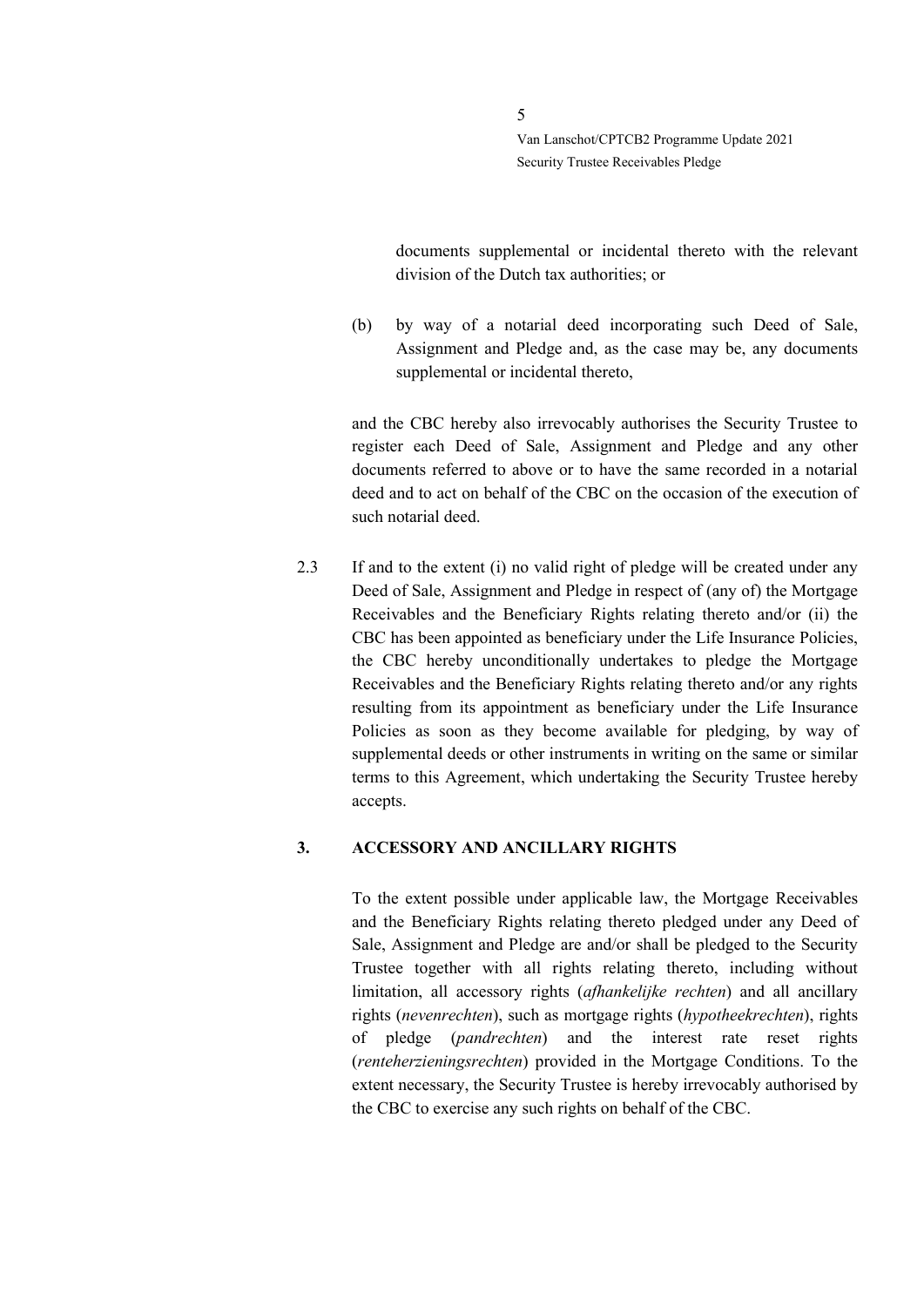#### <span id="page-5-0"></span>**4. REPRESENTATIONS AND WARRANTIES RELATING TO THE MORTGAGE RECEIVABLES**

The CBC shall represent and warrant to the Security Trustee in each Deed of Sale, Assignment and Pledge with respect to the Mortgage Receivables and Beneficiary Rights assigned thereby, that:

- (a) it has not taken nor omitted to take any action which would make the Mortgage Receivables Warranties untrue, and it is not aware that such representations and warranties have become untrue;
- (b) it has the power (*beschikkingsbevoegdheid*) to pledge the Mortgage Receivables and the Beneficiary Rights relating thereto;
- (c) there are no attachments (*beslagen*) or limited property rights (*beperkte rechten*) in favour of any third parties on or against the Mortgage Receivables and the Beneficiary Rights relating thereto;
- (d) save as provided in any of the Transaction Documents, no restrictions on the pledge of the Mortgage Receivables and the Beneficiary Rights relating thereto are in effect, and they are capable of being pledged in the manner set out herein; and
- (e) it has not previously and/or in advance transferred or promised to transfer any of the Mortgage Receivables and the Beneficiary Rights relating thereto or created, or promised to create limited property rights on or against any of the Mortgage Receivables and the Beneficiary Rights relating thereto, or any part thereof, to or in favour of third parties, except as provided in any of the Transaction Documents.

#### <span id="page-5-1"></span>**5. REPRESENTATIONS AND WARRANTIES AND UNDERTAKINGS RELATING TO THE CBC**

- 5.1 The CBC acknowledges that the Security Trustee enters into this Agreement in full reliance on the following statements and represents and warrants to the Security Trustee that at the date of this Agreement:
	- (a) it is a private company with limited liability (*besloten vennootschap met beperkte aansprakelijkheid*) duly incorporated and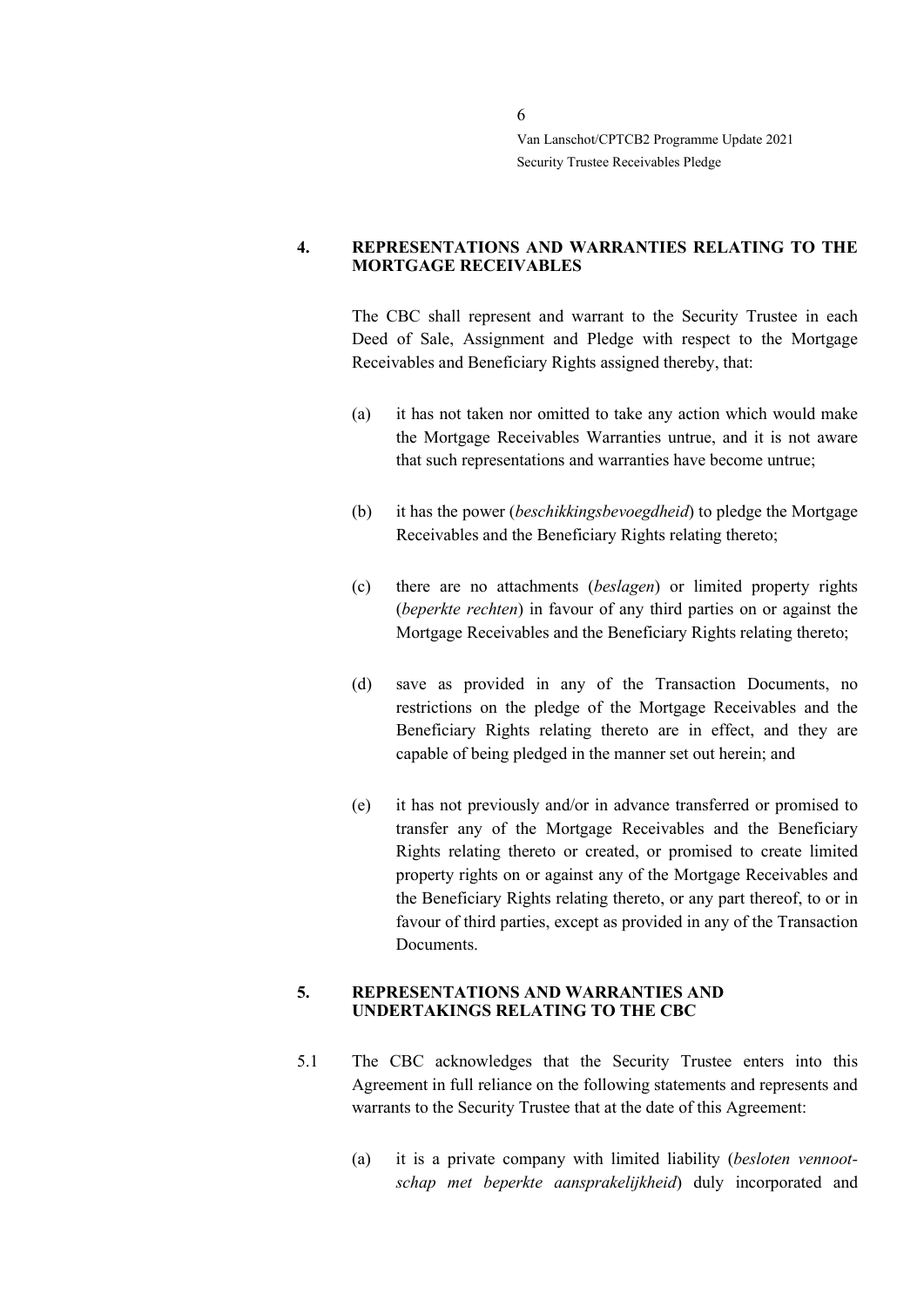validly existing under the laws of the Netherlands and has the corporate power to enter into this Agreement;

- (b) all corporate or other action required to be taken in order (i) to enable it lawfully to enter into, exercise its rights and perform and comply with its obligations under this Agreement and the other Transaction Documents to which it is a party, (ii) to ensure that those obligations and the security created hereby are valid, legally binding and enforceable, and (iii) to make this Agreement and the other Transaction Documents to which it is a party admissible in evidence in the courts of the Netherlands, has been taken;
- (c) the obligations expressed to be assumed by the CBC in this Agreement and under any of the other Transaction Documents to which it is a party constitute legal and valid obligations, binding on it and enforceable in accordance with the terms thereof;
- (d) the execution of this Agreement, the other Transaction Documents to which it is a party and any other document executed or to be executed hereunder by the CBC and the performance of any obligations hereunder and thereunder and the compliance with the provisions hereof and thereof and of the Guarantee do not and will not (i) contravene any applicable law or other regulation or any judgment or authorisations, approvals, licences or consents to which the CBC is subject or the CBC's constitutive documents, or (ii) conflict with, or result in any breach of any of the terms of, or constitute a default under, any agreement or other instrument to which the CBC is a party or is subject or by which it or any of its assets is bound;
- (e) it is not in breach of or in default under any agreement, including the Transaction Documents, to an extent or in a manner which has or which could have a Material Adverse Effect (i) on it, (ii) on its ability to perform its obligations under this Agreement or any of the other Transaction Documents to which it is a party, or (iii) on the security created hereby;
- (f) no Security Trustee Pledge Notification Event has occurred or will occur as a result of the signing of this Agreement and any of the other Transaction Documents to which it is a party;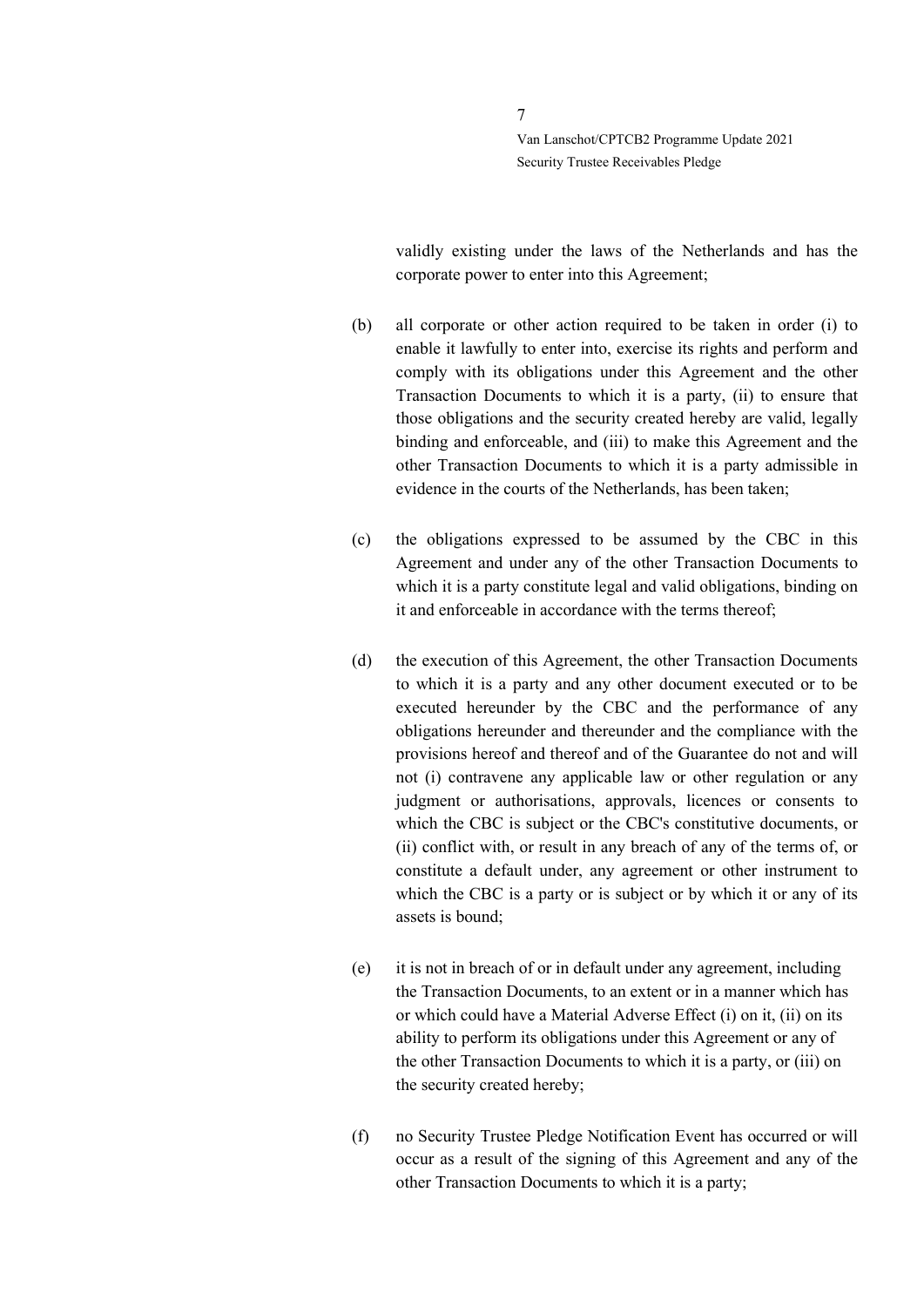- (g) since its incorporation there has been no Material Adverse Effect in respect of the business or financial condition of the CBC;
- (h) all the information supplied by the CBC to the Security Trustee in connection herewith is true, complete and accurate in all material respects and the CBC is not aware of any material facts or circumstances that have not been disclosed to the Security Trustee which might if disclosed adversely affect the decision of the Security Trustee to enter into this Agreement or any of the other Transaction Documents on the terms as set forth herein or therein;
- (i) no litigation, arbitration or administrative proceeding has been instituted or is pending, or, to the best of the CBC's belief, threatened which might have a Material Adverse Effect (i) on it, (ii) on its ability to perform its obligations under this Agreement or any of the other Transaction Documents to which it is a party, or (iii) on the security created hereby;
- (j) it has not taken any corporate action nor have any steps been taken or legal proceedings been instituted or threatened against it for its dissolution (*ontbinding*) and liquidation (*vereffening*) or legal merger (*juridische fusie*) or legal demerger (*juridische splitsing*) involving the CBC or for the conversion (*conversie*) of the CBC into a foreign entity;
- (k) it is not involved in negotiations with any one or more of its creditors with a view to the general readjustment or rescheduling of its indebtedness or a general composition for the benefit of its creditors (*buitengerechtelijk akkoord*);
- (l) it has not taken any corporate action nor have any steps been taken or legal proceedings been instituted or threatened against it for its entering into a suspension of payments (*surseance van betaling*), a bankruptcy (*faillissement*)*,* a scheme of arrangements (*gehomologeerd onderhands akkoord*) or for becoming subject to any analogous insolvency proceedings under any applicable law or for the appointment of a receiver or similar officer of it or of any or all of its assets (*bewindvoerder aangesteld*); and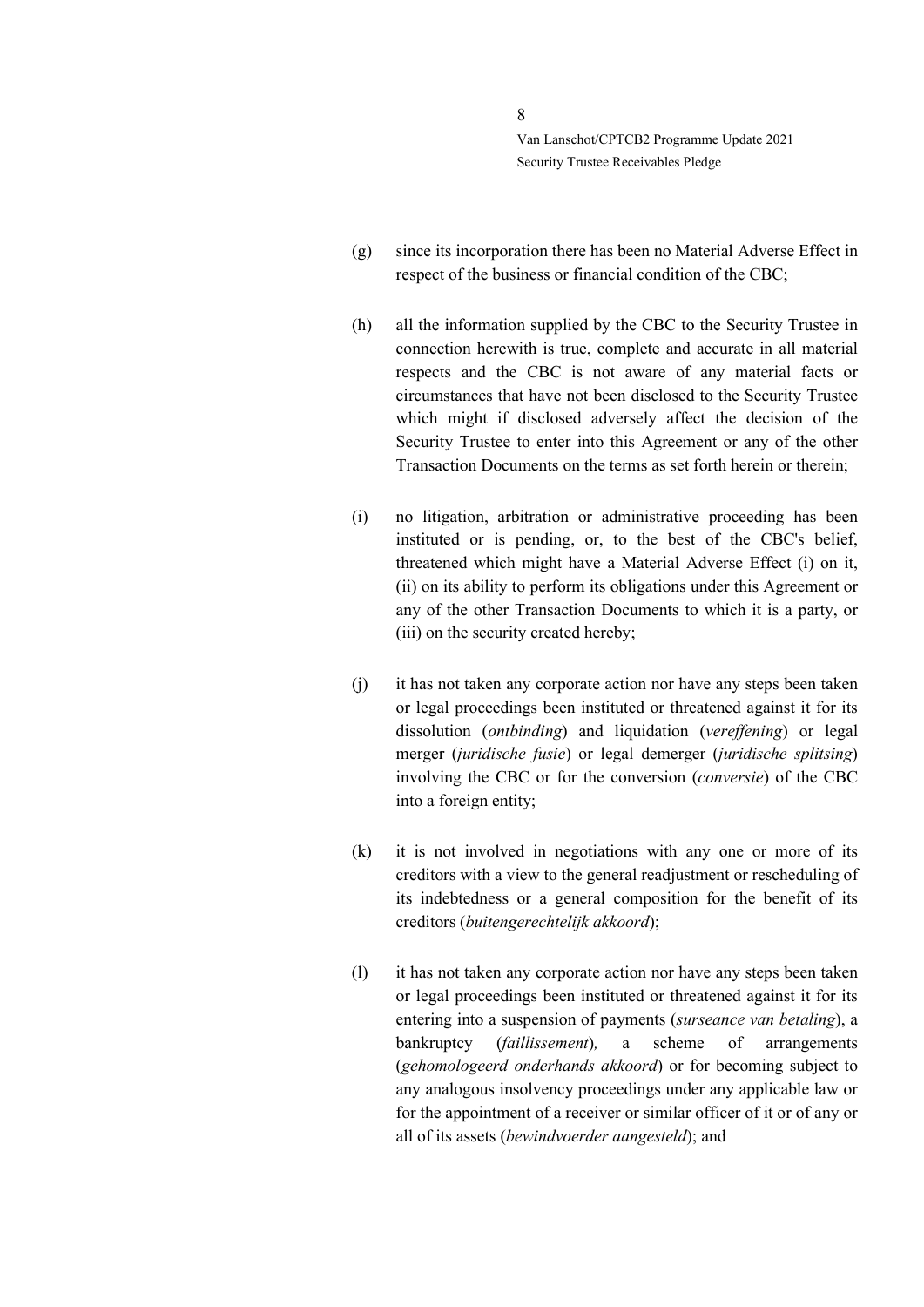- (m) it has, to the extent applicable, complied with the provisions of the Wft and with the provisions of all applicable decrees, rules, regulations and statements of policy of the relevant authority or authorities in the Netherlands, issued pursuant or in connection with the Wft.
- 5.2 The CBC shall not waive any accessory rights or ancillary rights attached to the Mortgage Receivables and the Beneficiary Rights without the consent of the Security Trustee.

#### <span id="page-8-0"></span>**6. SECURITY TRUSTEE PLEDGE NOTIFICATION EVENTS**

- 6.1 A Security Trustee Pledge Notification Event shall mean any event which is or may become (with the lapse of time and/or the giving of notice and/or the making of any determination) any of the following events:
	- (n) a CBC Event of Default; or
	- (o) any amount due to the Security Trustee under or in connection with any of the Security Trustee Secured Liabilities is not paid when due; or
	- (p) the CBC fails to duly perform or comply with any of its obligations under this Agreement or under any other Transaction Document to which it is a party and, if such failure is capable of being remedied, such failure is not remedied within 10 (ten) Business Days after notice thereof has been given by the Security Trustee to the CBC; or
	- (q) any representation, warranty or statement made by the CBC in this Agreement or in any of the other Transaction Documents to which it is a party or in any notice or other document, certificate or statement delivered by it pursuant hereto or thereto proves to have been, and continues to be after the expiration of any applicable grace period provided for in any Transaction Document, untrue or incorrect in any material respect; or
	- (r) the CBC takes any corporate action or other steps are taken or legal proceedings are started or threatened against it for its dissolution (*ontbinding*), liquidation (*vereffening*), legal merger (*fusie*) or legal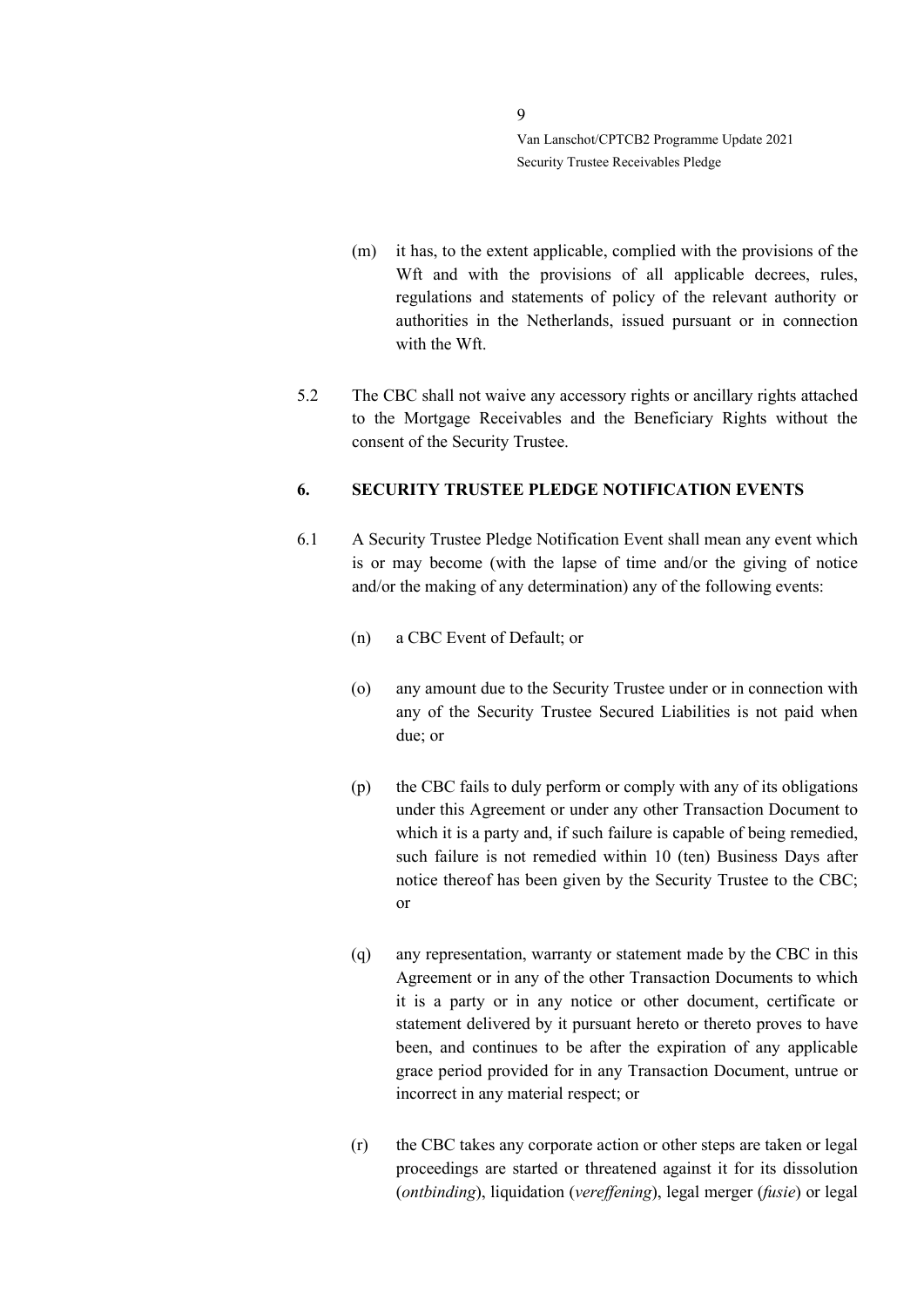demerger (*juridische splitsing*) or for its conversion (*conversie*) into a foreign legal entity; or

- (s) the CBC has taken any corporate action or any steps have been taken or legal proceedings have been instituted or threatened against it for its bankruptcy or for being granted a suspension of payments, or for becoming subject to a scheme of arrangements or any analogous insolvency proceedings under any applicable law or its assets are placed under administration (*onder bewind gesteld*) pursuant to such procedures; or
- (t) the CBC becomes involved in negotiations with any one or more of its creditors with a view to the general readjustment or rescheduling of its indebtedness or makes a general composition (*buitengerechtelijk akkoord*) for the benefit of its creditors; or
- (u) at any time it becomes unlawful for the CBC to perform any or all of its obligations hereunder or under any other Transaction Document to which it is a party in any material respect; or
- (v) a creditor of the CBC attaches, or takes possession of, all or any parts of the undertakings, assets, rights or revenues of the CBC and the same is not released or discharged within thirty (30) calendar days.
- 6.2 The CBC shall immediately notify the Security Trustee of the occurrence of a Security Trustee Pledge Notification Event.
- 6.3 Upon the occurrence of a Security Trustee Pledge Notification Event, unless the Security Trustee after having received Rating Agency Confirmation, instructs the CBC otherwise:
	- (i) the CBC or, at the Security Trustee's option, the Security Trustee shall notify or ensure that the relevant Borrowers and any other relevant parties indicated by the CBC and/or the Security Trustee are forthwith notified of (a) the assignment of the Mortgage Receivables and the Beneficiary Rights relating thereto to the extent that such assignment has not already been notified pursuant to Clause 3 of the Guarantee Support Agreement and (b) the right of pledge of the Mortgage Receivables and the Beneficiary Rights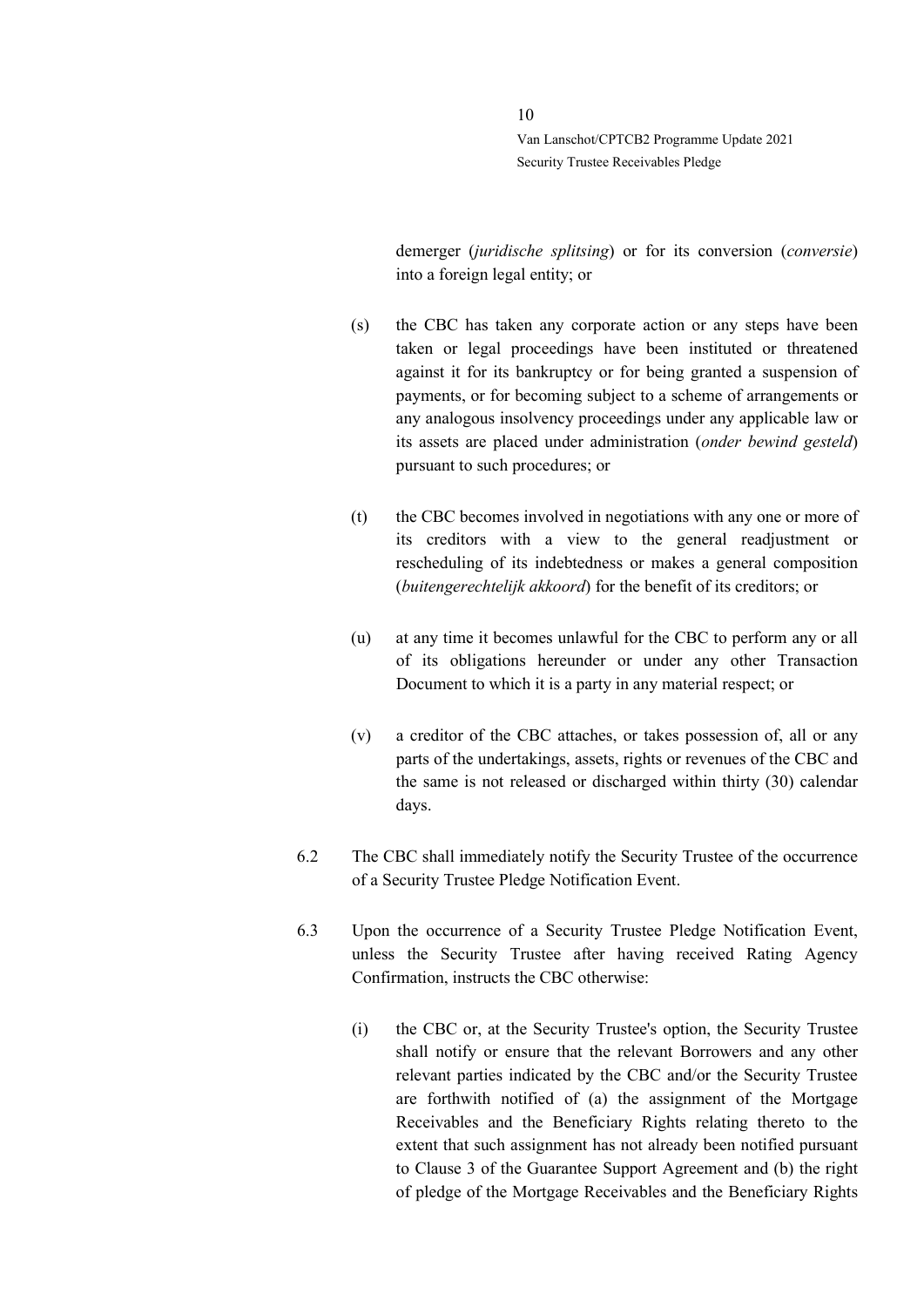relating thereto, in accordance with the form of the notification letter attached hereto as **Schedule 2**;

- (ii) the CBC, or at the Security Trustee's option, the Security Trustee shall forthwith notify the relevant Life Insurance Companies and any other relevant party indicated by the Security Trustee of (i) the assignment of the Beneficiary Rights to the extent that such assignment has not already been notified pursuant to Clause 3 of the Guarantee Support Agreement and (ii) the right of pledge on the Beneficiary Rights, in accordance with the form of letter to the Life Insurance Companies attached hereto as **Schedule 1**; and
- (iii) the CBC shall, if so requested by the Security Trustee, forthwith make the appropriate entries in the relevant mortgage registers with regard to the right of pledge on the Mortgage Receivables or, at its option, the Security Trustee shall be entitled to make such entries itself, for which entries the CBC herewith grants an irrevocable power of attorney to the Security Trustee.
- 6.4 All costs relating to the notifications and entries referred to in Clause 6.3 (i) and (ii) will be for the account of the CBC and all costs relating to the entries referred to in Clause 6.3 (iii) will be for the account of the Security Trustee.

#### <span id="page-10-0"></span>**7. AUTHORITY TO COLLECT**

- 7.1 The Security Trustee is authorised to collect the Mortgage Receivables and the Beneficiary Rights relating thereto and to exercise fully all rights which the CBC has thereunder vis-à-vis the relevant Borrowers, the Life Insurance Companies and any third parties, provided, however, that no such right to collect a Mortgage Receivable and the Beneficiary Right relating thereto, may be exercised by the Security Trustee until notification of the right of pledge on such Mortgage Receivables and the Beneficiary Rights relating thereto to the relevant Borrowers and Life Insurance Companies has taken place.
- 7.2 If, after notification of the right of pledge on (a) a Mortgage Receivable to the relevant Borrower or (b) a Beneficiary Right to the relevant Life Insurance Company, the payment of any amount under such Mortgage Receivable or, as the case may be, such Beneficiary Right is made to the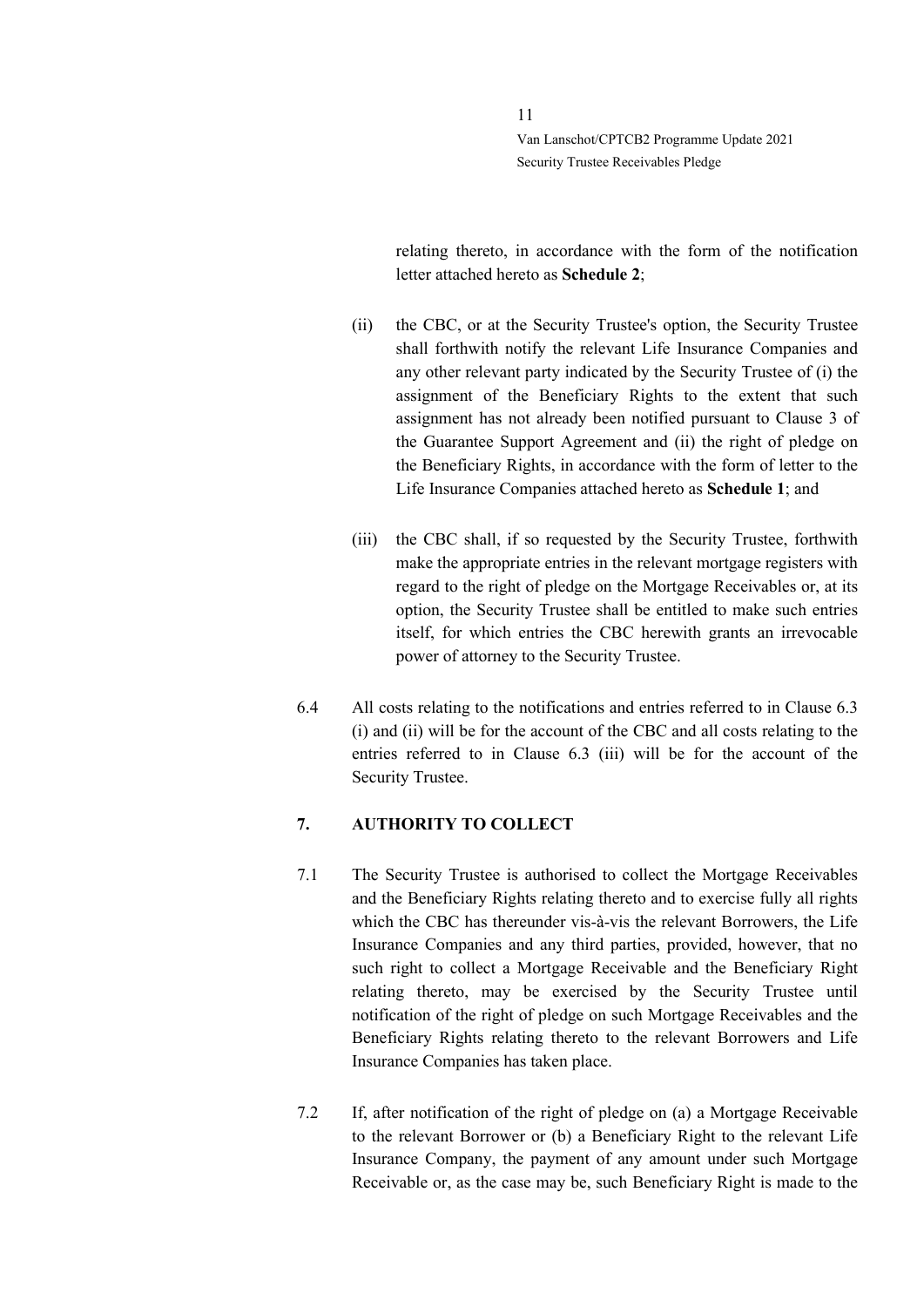CBC and not to the Security Trustee, the CBC shall be obliged to transfer forthwith to the Security Trustee an amount equal to the amount so paid, without prejudice to the rights of the Security Trustee against the person who made the payments. If, after notification of the right of pledge on (a) a Mortgage Receivable to the relevant Borrower or (b) a Beneficiary Right to the relevant Life Insurance Company, the payment of any amount under a Mortgage Receivable or, as the case may be, such Beneficiary Right is made to the CBC, it shall for the purpose hereof be deemed as if made to the CBC as agent for the Security Trustee and the CBC shall pay such amount to the Security Trustee.

- 7.3 After notification of the rights of pledge on (a) a Mortgage Receivable to the relevant Borrower or (b) a Beneficiary Right to the relevant Life Insurance Company, the Security Trustee shall be entitled to enforce and recover the Mortgage Receivable or, as the case may be, such Beneficiary Right, by initiating legal proceedings and to enter into arrangements with the relevant Borrower or the relevant Life Insurance Company, either by means of settlement or otherwise. Should the Security Trustee wish to make use of its power to enter into any such arrangements with respect to (a) a Mortgage Receivable or (b) a Beneficiary Right, the Security Trustee is obliged to promptly notify the CBC.
- 7.4 The Security Trustee shall not be obliged to initiate legal proceedings or in any way be liable towards the CBC for not or not completely collecting or recovering or enforcing - for whatever reason - any Mortgage Receivables and the Beneficiary Rights relating thereto. Further, in the event that a Mortgage Receivable or a Beneficiary Right is not or not completely recovered or enforced for whatever reason, all reasonable (out of pocket) costs and expenses (but for the avoidance of doubt not including any amounts forming part of the Mortgage Receivable or the Beneficiary Right) incurred in connection therewith shall be for the account of the CBC.

### <span id="page-11-0"></span>**8. ENFORCEMENT**

If and when any amount under or in connection with any of the Security Trustee Secured Liabilities is not paid when due this will constitute a default (*verzuim*) without any notice or reminder (*ingebrekestelling*) being required and the Security Trustee will be entitled to sell all (or any part of) the Mortgage Receivables and the Beneficiary Rights relating thereto in the manner as provided for in Articles 3:249, 3:250 and 3:251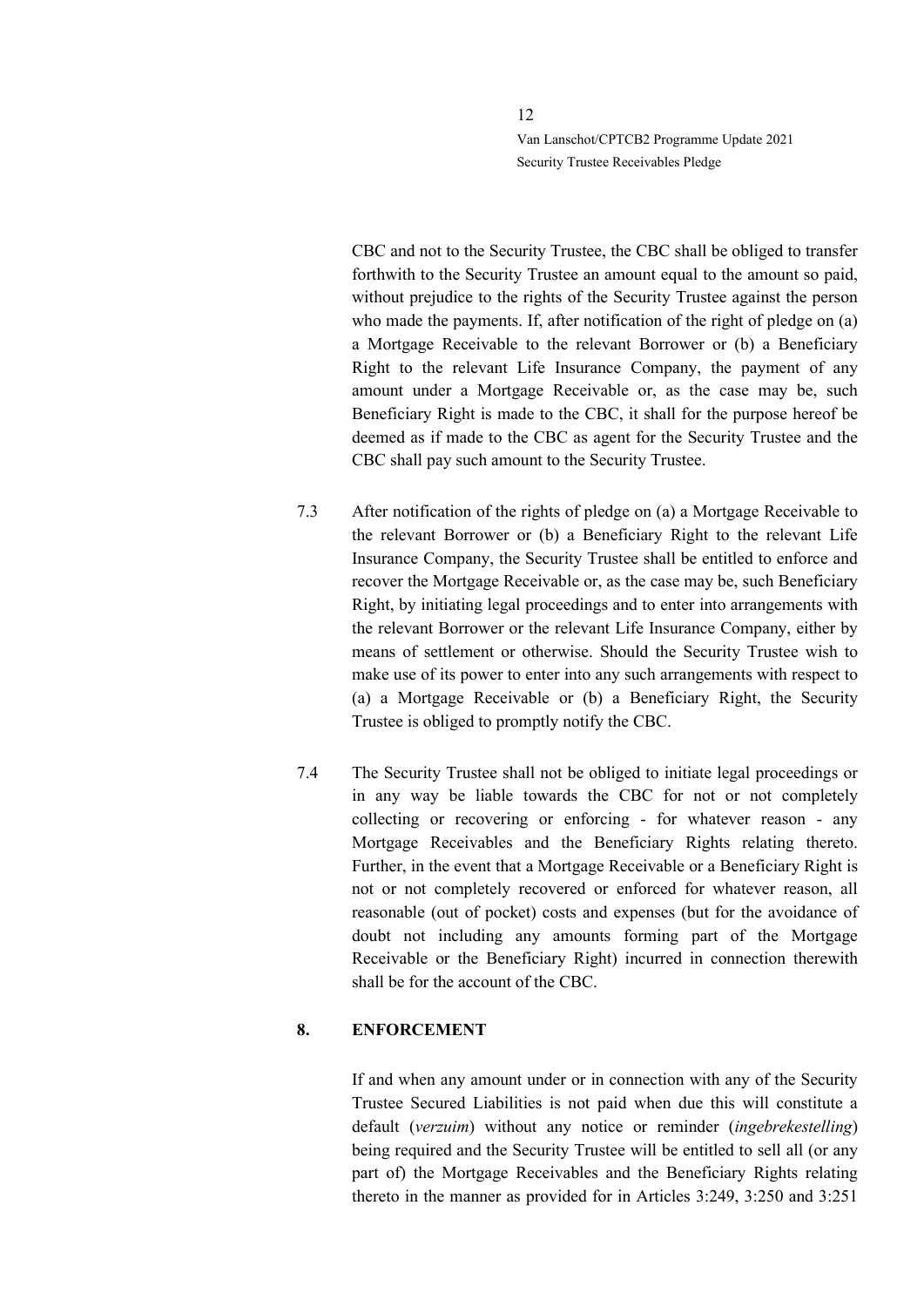of the Dutch Civil Code. The Security Trustee shall be under no obligation to inform the CBC or any other persons having any limited property rights (*beperkte rechten*) or having levied an attachment on or against all (or any part of) the Mortgage Receivables and the Beneficiary Rights relating thereto of its intentions to sell (any part of) the Mortgage Receivables and the Beneficiary Rights relating thereto, nor is the Security Trustee required to make such communication when it has proceeded to sell all (or any part of) the Mortgage Receivables and the Beneficiary Rights relating thereto (as referred to in Article 3:249 and 3:252 of the Dutch Civil Code). The CBC hereby waives its right to request the president of the district court to order that the Mortgage Receivables and the Beneficiary Rights relating thereto should be sold in a manner which differs from Article 3:250 of the Dutch Civil Code.

#### <span id="page-12-0"></span>**9. APPLICATION OF MONEYS**

All moneys received by way of enforcement (*verhaal*) by the Security Trustee of its rights under or by virtue of this Agreement shall be applied in accordance with the Trust Deed.

#### <span id="page-12-1"></span>**10. RELEASE OF PLEDGE**

- 10.1 The right of pledge created hereby will be released if, in the Security Trustee's reasonable opinion, it does no longer and will not in the future have any further claims (whether actual or contingent) against the CBC arising out of or in connection with any Security Trustee Secured Liabilities. The Security Trustee will not be obliged to release the right of pledge in any other circumstances, except as provided in Clause [10.2](#page-12-2) hereof.
- <span id="page-12-2"></span>10.2 If and to the extent that any Transferor, or the Issuer on its behalf, requests reassignment of any of the Relevant Mortgage Receivables and such Mortgage Receivables and any Beneficiary Rights relating thereto shall be reassigned in accordance with the Guarantee Support Agreement or the CBC sells and assigns any of the Relevant Mortgage Receivables and any Beneficiary Rights relating thereto in accordance with Clauses 6 and 7 of the Asset Monitoring Agreement, the Security Trustee will be obliged to release the right of pledge created hereby on the Relevant Mortgage Receivables so repurchased by the relevant Transferor or, as the case may be, so sold and assigned by the CBC and any Beneficiary Rights relating to such Relevant Mortgage Receivables.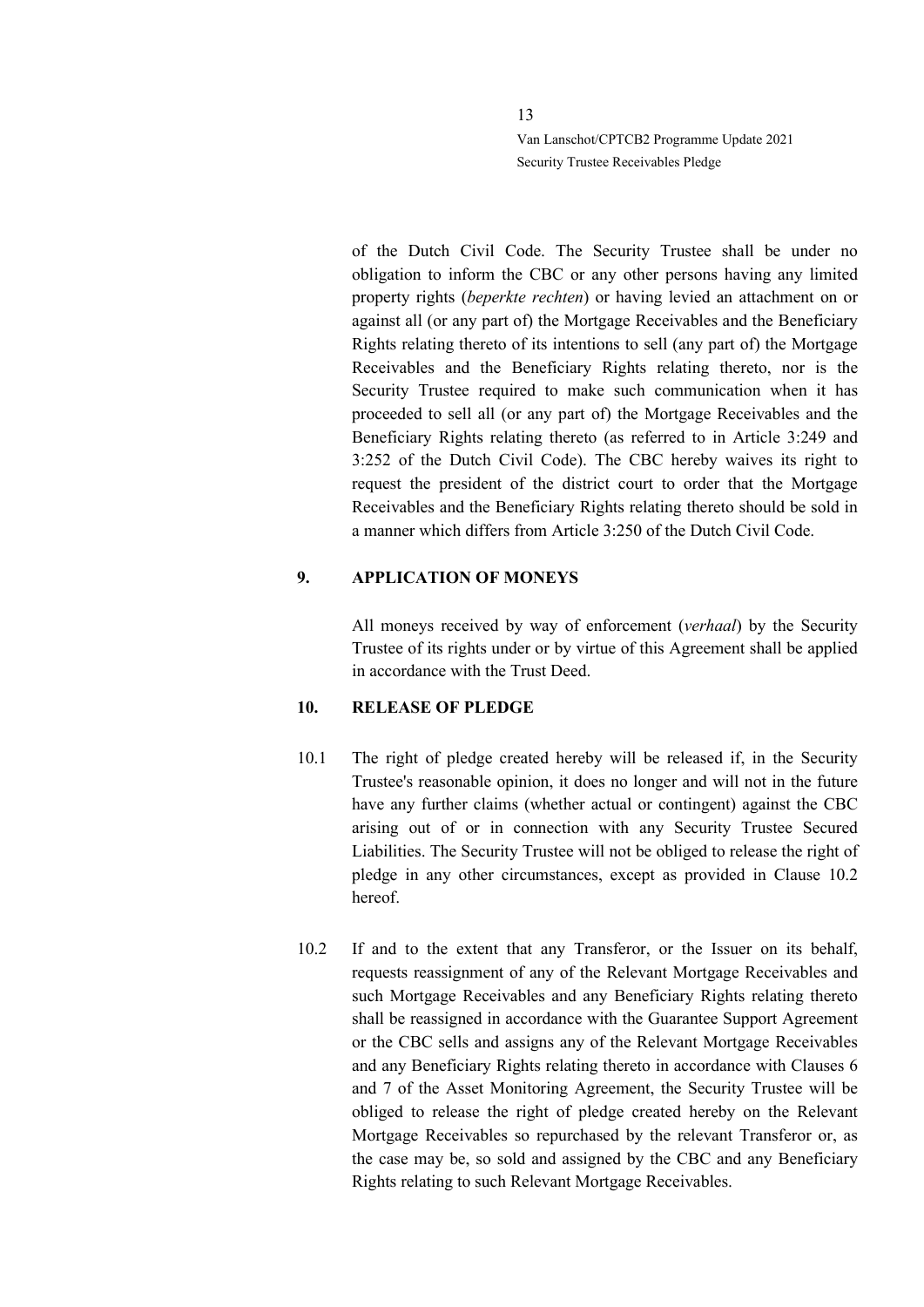10.3 The release of the right of pledge as referred to above may be effected by the Security Trustee, to the extent not effected by operation of law, in whole or in part, by means of termination (*opzegging*) or waiver (*afstand*), in whole or in part, as the Security Trustee may determine.

## <span id="page-13-0"></span>**11. EVIDENCE CONCLUSIVE**

An extract from the Security Trustee's records signed by any duly authorised officer of the Security Trustee shall, in the absence of any manifest error, be conclusive for the purpose of this Agreement and shall constitute *prima facie* evidence in any legal action or proceedings arising out of or in connection with this Agreement.

#### <span id="page-13-1"></span>**12. FURTHER ASSURANCES**

The CBC shall, at its own cost, promptly execute and do all such assurances, documents, acts and things in such form as the Security Trustee may from time to time reasonably require:

- (iv) for perfecting, preserving or protecting the security created hereunder or the priority thereof; and
- (v) for facilitating the collection, recovery and enforcement of the Mortgage Receivables and the Beneficiary Rights relating thereto or the exercise of any rights vested in the Security Trustee.

#### <span id="page-13-2"></span>**13. POWER OF ATTORNEY**

- <span id="page-13-3"></span>13.1 The CBC hereby irrevocably appoints the Security Trustee and every delegate of the Security Trustee severally to be its attorney (with full powers of substitution and delegation), on its behalf and in its name or otherwise, at such time and in such manner as the attorney may think fit:
	- (vi) to do anything which the CBC is obliged to do (but has not done) under this Agreement including, but without limitation, to complete and execute any document to perfect any right of pledge on any of the Mortgage Receivables and the Beneficiary Rights relating thereto under the relevant Deed of Sale, Assignment and Pledge; and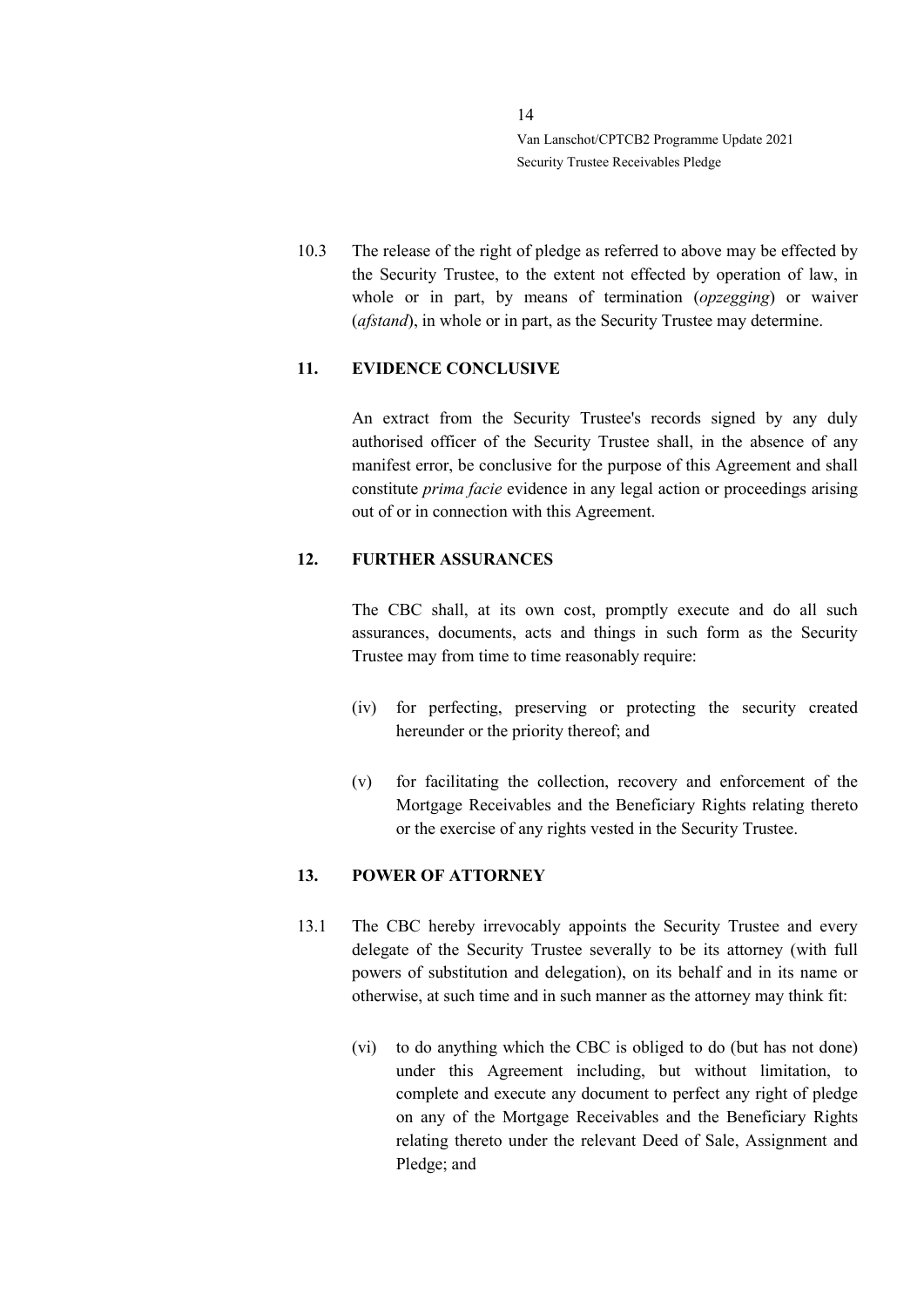- (vii) generally to exercise all or any of the rights conferred on the Security Trustee in relation to the Mortgage Receivables and the Beneficiary Rights relating thereto or under or in connection with this Agreement.
- 13.2 The CBC covenants to ratify and confirm whatever any attorney shall do or purport to do in the exercise or purported exercise of the power of attorney in Clause [13.1](#page-13-3) hereof.

#### <span id="page-14-0"></span>**14. NO DISSOLUTION, NO NULLIFICATION**

To the extent permitted by law, the parties hereby waive their rights pursuant to Articles 6:265 to 6:272 inclusive of the Dutch Civil Code to dissolve (*ontbinden*), or demand in legal proceedings the dissolution (*ontbinding*) of, this Agreement. Furthermore, to the extent permitted by law, the parties hereby waive their rights under Article 6:228 of the Dutch Civil Code to nullify (*vernietigen*), or demand in legal proceedings the nullification (*vernietiging*) of, this Agreement on the ground of error (*dwaling*).

### <span id="page-14-1"></span>**15. PROTECTION OF PERSONAL DATA**

- 15.1 The parties hereto agree, in connection with the Implementation Act GDPR and the General Data Protection Regulation, that each Escrow List of Loans will be deposited until the occurrence of a Security Trustee Pledge Notification Event with a civil law notary appointed by the parties to the Guarantee Support Agreement and that the Lists of Mortgage Loans will not include (a) the name and address of the Borrower and (b) the address of the property encumbered with the Mortgage, if different from (a). The civil law notary shall only be obliged to release any Escrow List of Loans including the personal data upon the occurrence of a Notification Event.
- 15.2 Each of the parties to this Agreement will use all reasonable endeavours to ensure that the arrangements contemplated by this Agreement shall not conflict with the provisions of any applicable data protection act or regulation, such as the Implementation Act GDPR and the General Data Protection Regulation.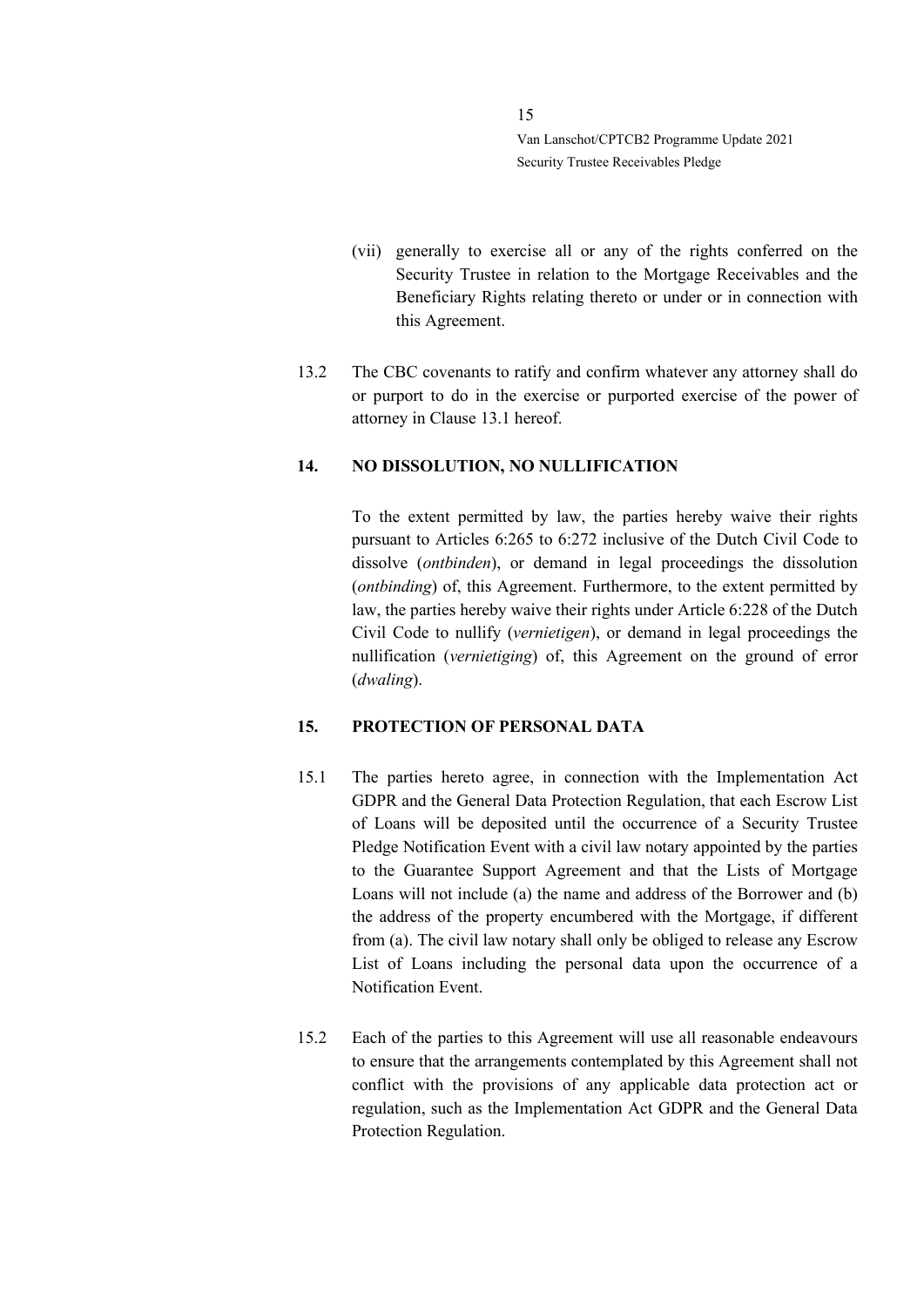- 15.3 In case a Borrower makes use of his right to request access to personal data in accordance with article 15 of the General Data Protection Regulation in connection with the relevant Mortgage Receivable, each of the parties to this Agreement will use all reasonable endeavours to ensure that the relevant controller or processor can comply with such request.
- 15.4 If at any time this Agreement or any other Transaction Document entered into by and of the parties to this Agreement and the arrangements laid down herein and therein need to be modified as a result of the General Data Protection Regulation, the Implementation Act GDPR or any other applicable data protection act or regulation, the parties hereto will cooperate with and agree to any such modifications in order to enable each of the parties to this Agreement to comply with any requirements which apply to it under the General Data Protection Regulation, the Implementation Act GDPR or such other applicable data protection act or regulation.

#### <span id="page-15-0"></span>**16. GOVERNING LAW AND JURISDICTION**

- 16.1 This Agreement, including Clause [16.2](#page-15-1) hereof, and any non-contractual obligations arising out of or in connection with this Agreement shall be governed by and construed in accordance with the laws of the Netherlands.
- <span id="page-15-1"></span>16.2 Any disputes arising out of or in connection with this Agreement including, without limitation, disputes relating to any non-contractual obligations arising out of or in connection with this Agreement, shall be submitted to the exclusive jurisdiction of the competent court in Amsterdam, the Netherlands.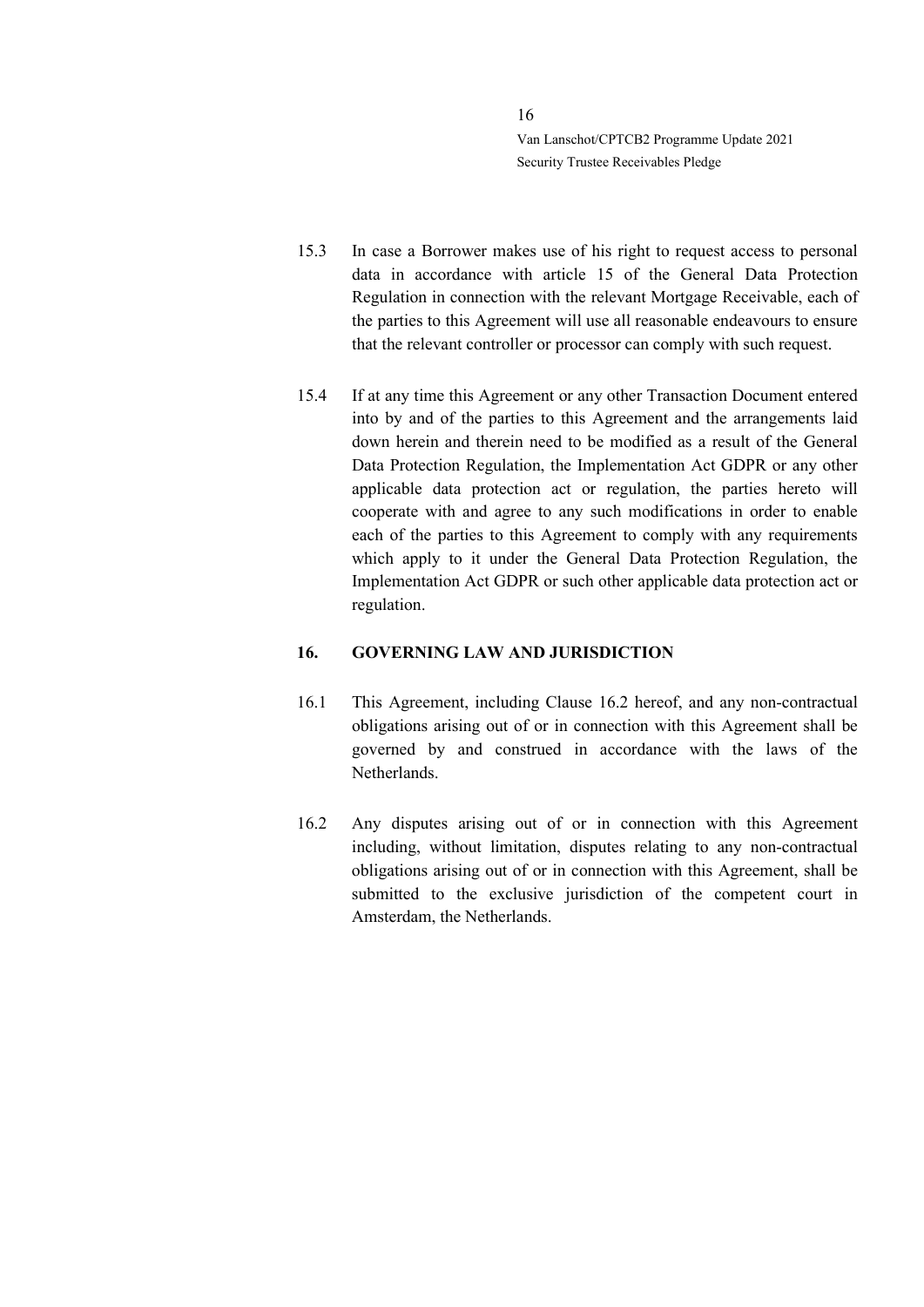# **THIS AGREEMENT HAS BEEN AMENDED AND RESTATED BY THE PARTIES HERETO PURSUANT TO THE DEED OF AMENDMENT DATED 18 NOVEMBER 2021 AND WHICH DEED OF AMENDMENT HAS BEEN SIGNED BY THE PARTIES HERETO.**

**VAN LANSCHOT CONDITIONAL PASS-THROUGH COVERED BOND COMPANY 2 B.V.**

# **STICHTING SECURITY TRUSTEE VAN LANSCHOT CONDITIONAL PASS-THROUGH COVERED BOND COMPANY 2**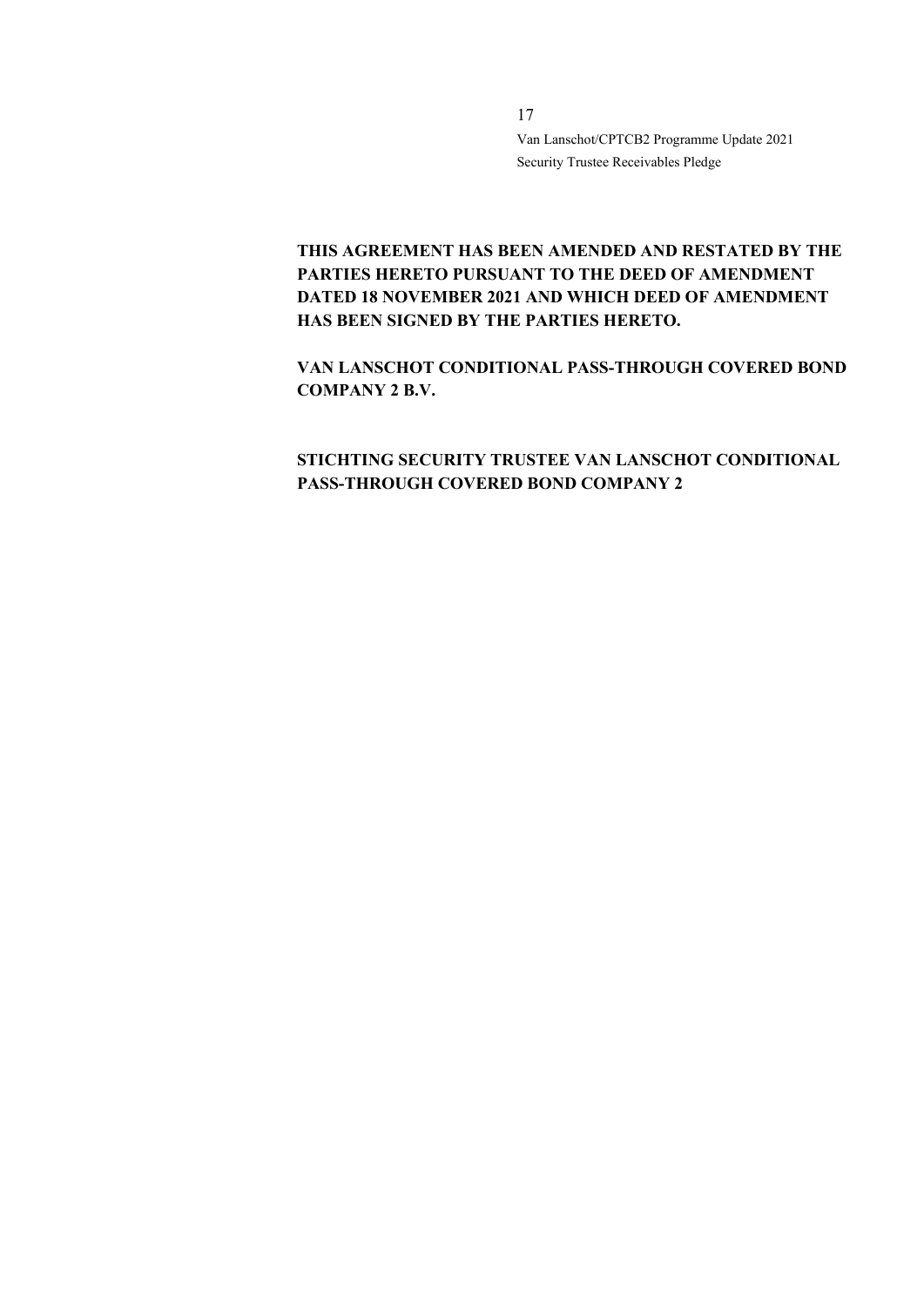#### **SCHEDULE 1**

#### **LETTER TO LIFE INSURANCE COMPANY**

*[please consider legal assistance before sending this notification letter]*

# [Letterhead of Van Lanschot Conditional Pass-Through Covered Bond Company 2 B.V.]

To: [*insert name Life Insurance Company*]

Date: [...]

The undersigned, Van Lanschot Conditional Pass-Through Covered Bond Company 2 B.V., established in Amsterdam, the Netherlands, hereby notifies [*insert name life insurance company*] that [pursuant to the guarantee support agreement dated 16 July 2019 as lastly amended and restated on [●] 2021 (the "**Guarantee Support Agreement**") between, *inter alia*, the undersigned and Van Lanschot Kempen N.V., the Beneficiary Rights as set out in the Annex hereto have been assigned to the undersigned and that pursuant to the security trustee receivables pledge agreement dated 16 July 2019 (the "**Security Trustee Receivables Pledge Agreement**"), between the undersigned and Stichting Security Trustee Van Lanschot Conditional Pass-Through Covered Bond Company 2 (the "**Security Trustee**"), the Beneficiary Rights as set out in the Annex hereto have been pledged to the Security Trustee.

[*instructions about further payments*]

## **VAN LANSCHOT CONDITIONAL PASS-THROUGH COVERED BOND COMPANY 2 B.V.**

by : [...] title : [...]

**STICHTING SECURITY TRUSTEE VAN LANSCHOT CONDITIONAL PASS-THROUGH COVERED BOND COMPANY 2**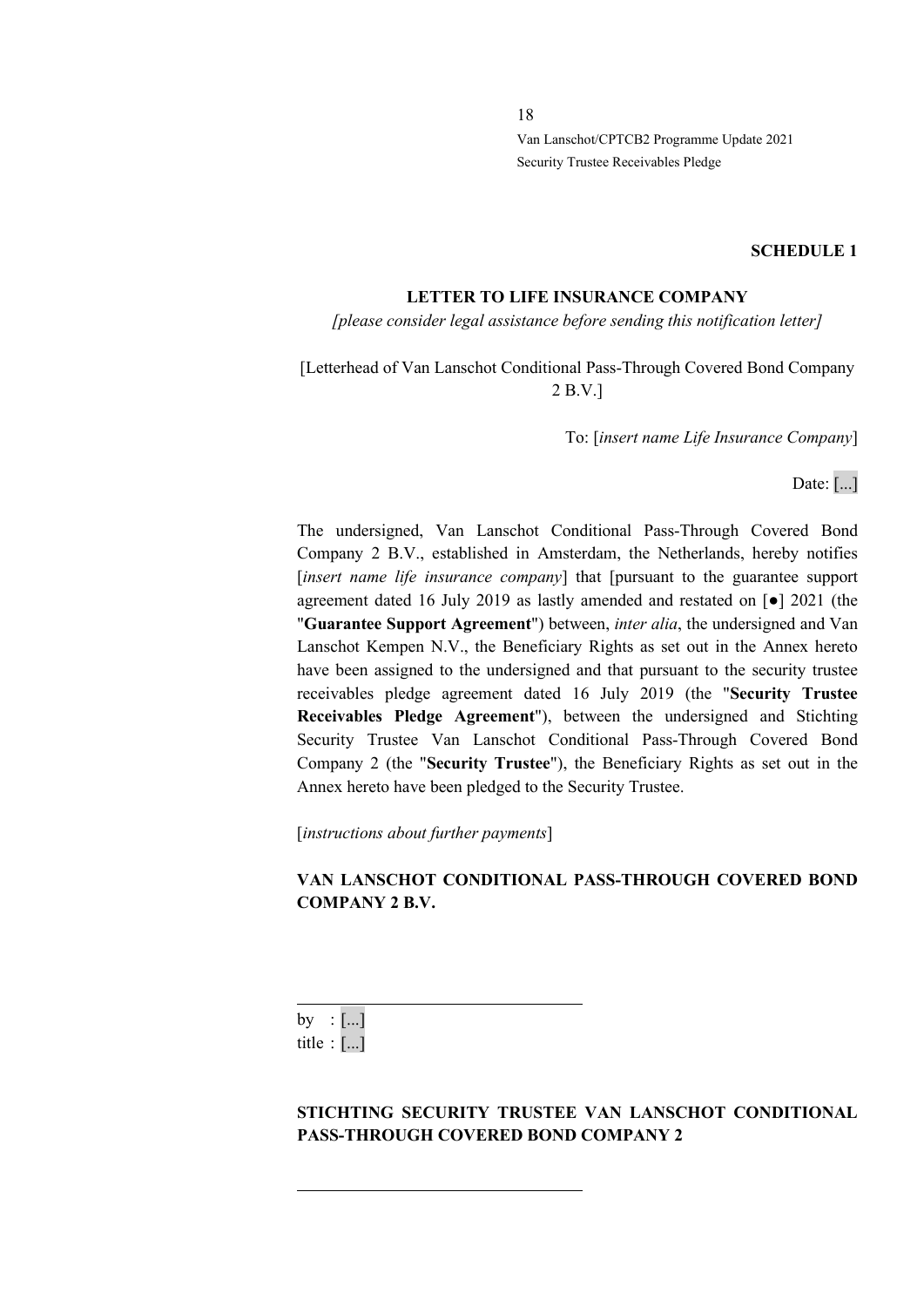# 19

Van Lanschot/CPTCB2 Programme Update 2021 Security Trustee Receivables Pledge

by : [...] title : [...]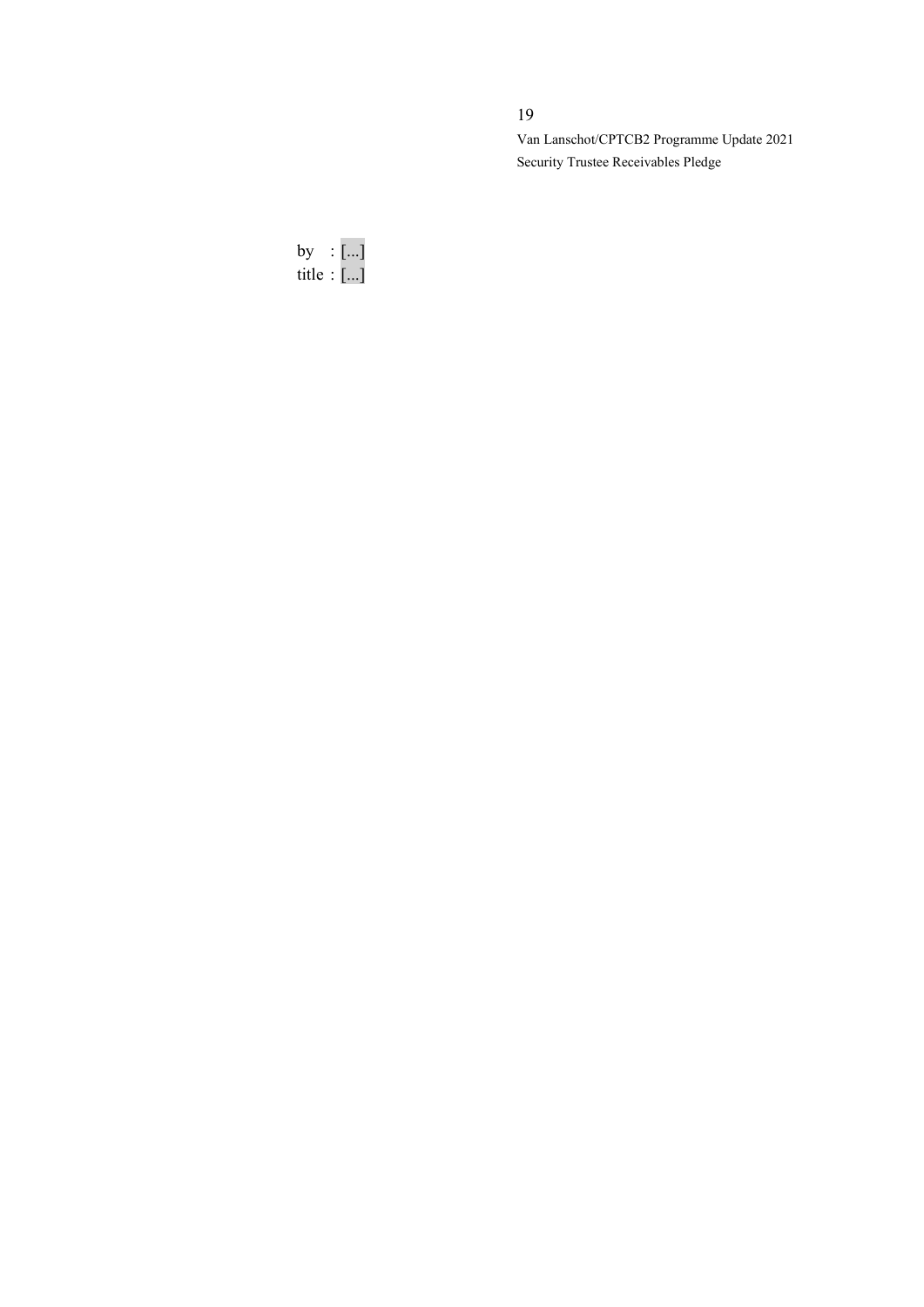#### **SCHEDULE 2**

#### **FORM OF NOTIFICATION LETTER**

*[please consider legal assistance before sending this notification letter]*

[Letterhead of Van Lanschot Conditional Pass-Through Covered Bond Company 2 B.V.]

## **AANGETEKEND MET BERICHT VAN ONTVANGST**

Aan: Personen met een aan Stichting Security Trustee Van Lanschot Conditional Pass-Through Covered Bond Company 2 verpande hypothecaire vordering

Geachte heer, mevrouw,

Mede namens Stichting Security Trustee Van Lanschot Conditional Pass-Through Covered Bond Company 2 gevestigd te Amsterdam, en Van Lanschot Kempen N.V. vragen wij uw aandacht voor het volgende.

[Van Lanschot Kempen N.V.] heeft u in het verleden een krediet verstrekt [beschrijving krediet (de "**hypothecaire lening**"). Tot zekerheid voor terugbetaling van deze hypothecaire lening en voor al hetgeen [Van Lanschot Kempen N.V.] te eniger tijd uit welken hoofde dan ook van u te vorderen heeft of zal krijgen, is ten gunste van [Van Lanschot Kempen N.V.] een hypotheek gevestigd op het betreffende [onroerende zaak/ erfpachtrecht/ appartementsrecht]. Daarnaast is een pandrecht gevestigd op roerende zaken en vorderingen zoals vermeld in de hypotheekakten en/of de toepasselijke algemene voorwaarden.

Hierbij doet Van Lanschot Conditional Pass-Through Covered Bond Company 2 B.V. u mededeling dat zij de vordering van [Van Lanschot Kempen N.V.] op u uit hoofde van de hypothecaire lening heeft gekocht en bij akte van [...] geleverd heeft gekregen van [Van Lanschot Kempen N.V.]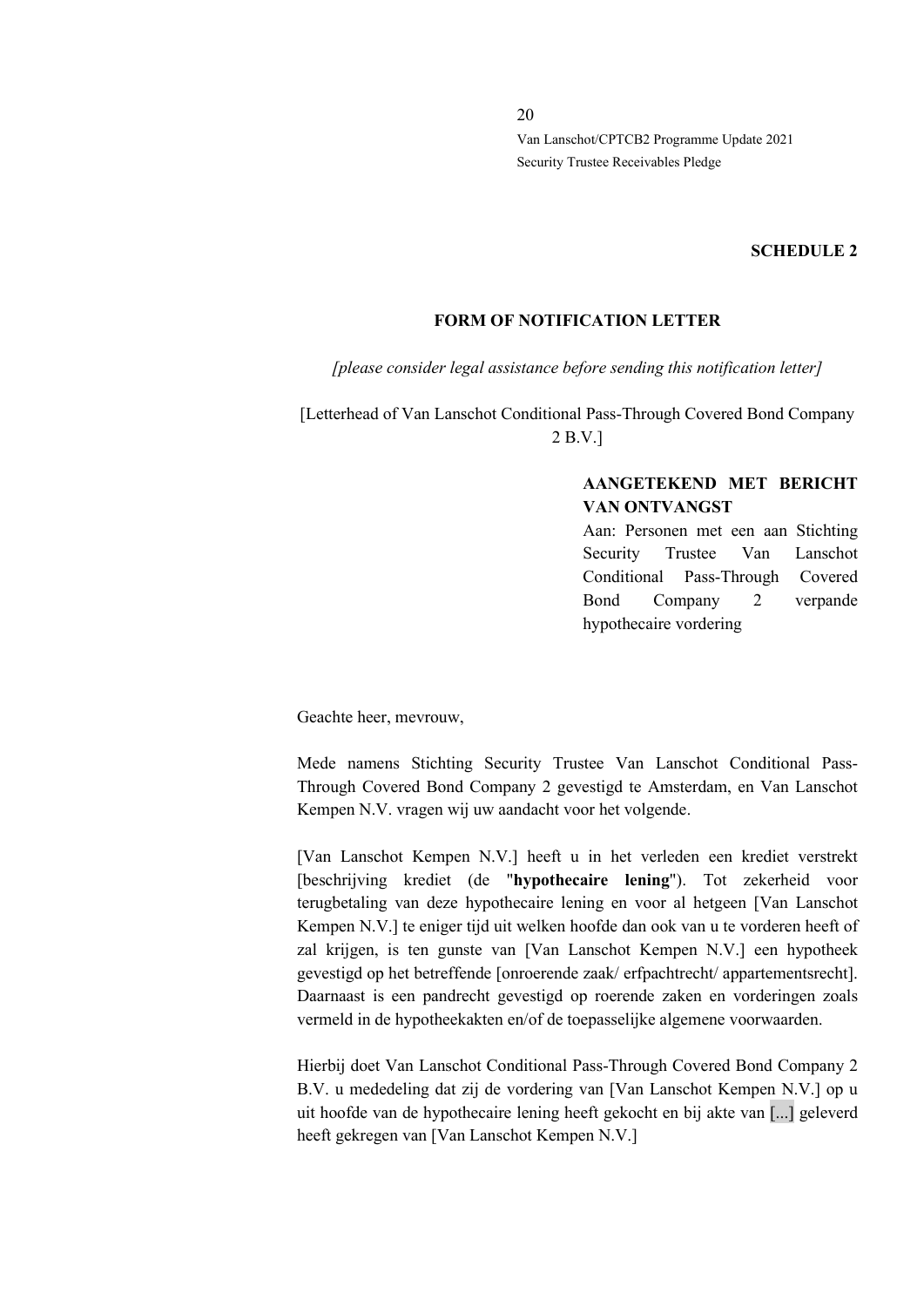Daarnaast doet Van Lanschot Conditional Pass-Through Covered Bond Company 2 B.V. u de mededeling dat zij de vordering op u uit hoofde van de hypothecaire lening heeft verpand aan Stichting Security Trustee Van Lanschot Conditional Pass-Through Covered Bond Company 2 ingevolge de akte van [...]. Die verpanding heeft voor u in principe geen consequenties. [De administratie en boekhouding met betrekking tot uw hypothecaire geldlening wordt [nog steeds gevoerd door of namens [Van Lanschot Kempen N.V.] / voortaan gevoerd door [  $\Box$ ]]. Wel dient u vanaf heden uw rente- en/of aflossingsbetalingen te voldoen op de rekening van Stichting Security Trustee Van Lanschot Conditional Pass-Through Covered Bond Company 2 met nummer [...].

Het is na heden niet meer mogelijk rechtsgeldig te betalen aan [Van Lanschot Kempen N.V.] Dit betekent dat na heden eventuele aan [Van Lanschot Kempen N.V.] gedane betalingen niet in mindering worden gebracht op uw schuld uit hoofde van de hypothecaire lening en u genoodzaakt zult zijn opnieuw te betalen aan Stichting Security Trustee Van Lanschot Conditional Pass-Through Covered Bond Company 2.

## *[In case of a Mortgage Loan to which a Life Insurance Policy is connected insert the following wording:*

Teneinde te bewerkstelligen dat een eventuele uitkering uit hoofde van de aan de hypothecaire lening verbonden verzekering niet langer ten goede komt van [Van Lanschot Kempen N.V.], maar van Stichting Security Trustee Van Lanschot Conditional Pass-Through Covered Bond Company 2 vragen wij uw aandacht voor het volgende:]

In de hypotheekakte en/of de verzekeringspolis [ten tijde van de contractsoverneming] is [Van Lanschot Kempen N.V.] aangewezen als eerste begunstigde onder de [voornoemde] levensverzekering.

[Van Lanschot Kempen N.V.] heeft inmiddels afstand gedaan van haar rechten als begunstigde. Daarna heeft Van Lanschot Stichting Security Trustee Van Lanschot Conditional Pass-Through Covered Bond Company 2 als nieuwe eerste begunstigde aangewezen. Deze aanwijzing is door Stichting Security Trustee Van Lanschot Conditional Pass-Through Covered Bond Company 2 aanvaard.

Voorzover vereist, doet [Van Lanschot Kempen N.V.] hierbij afstand van haar rechten als begunstigde. Zonder omgaand tegenbericht uwerzijds gaan wij ervan uit dat vanaf heden Stichting Security Trustee Van Lanschot Conditional Pass-Through Covered Bond Company 2 begunstigde zal zijn voor de uitkering van de aan uw hypothecaire geldlening verbonden levensverzekering.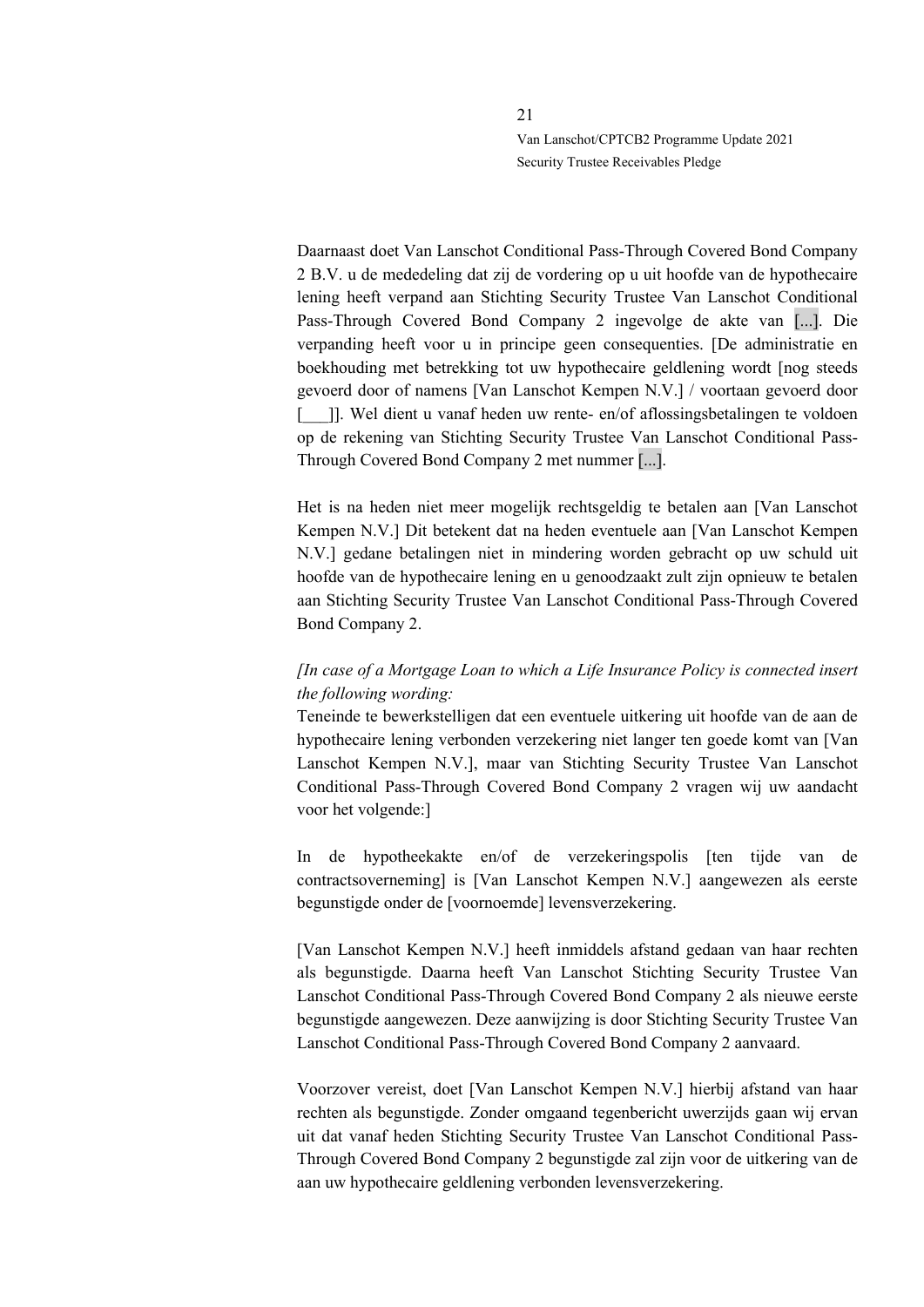[[*Insert name Life Insurance Company*] zal hierover geïnformeerd worden en zal worden verzocht de wijziging en de aanvaarding van de begunstiging op de verzekeringspolis of op een daarbij behorend aanhangsel te plaatsen. Wij vertrouwen erop dat u, behoudens omgaand tegenbericht, akkoord gaat met deze wijziging.]

#### *[In case of a " partnerconstructie" insert the following wording:*

Voorzover door [partner/begunstigde(n)] in het verleden aan [*insert name Life Insurance Company*] last en volmacht is verleend de uitkering onder de aan de hypothecaire geldlening verbonden verzekering aan [Van Lanschot Kempen N.V.] te voldoen vertrouwen wij [partner/begunstigde(n)] behoudens omgaand tegenbericht akkoord met een wijziging van die last en volmacht, inhoudende dat [*insert name Life Insurance Company*] vanaf heden last en volmacht heeft genoemde uitkering aan Stichting Security Trustee Van Lanschot Conditional Pass-Through Covered Bond Company 2 te voldoen. [*insert name Life Insurance Company*] zal hierover worden geïnformeerd en zal worden verzocht akkoord te gaan met de wijziging van de last en volmacht.]

In verband met de aan Van Lanschot Conditional Pass-Through Covered Bond Company 2 B.V. overgedragen vordering worden de door u verstrekte gegevens opgenomen in een door Stichting Security Trustee Van Lanschot Conditional Pass-Through Covered Bond Company 2 en Van Lanschot Conditional Pass-Through Covered Bond Company 2 B.V., beiden gevestigd te Amsterdam, gevoerde registratie. Op deze registratie is de Uitvoeringswet Algemene verordening gegevensbescherming en de Algemene EU verordening gegevensbescherming van toepassing. Bijgaand de bijbehorende privacy verklaring.

Eventuele andere vorderingen van [Van Lanschot Kempen N.V.] op u zijn niet aan Stichting Security Trustee Van Lanschot Conditional Pass-Through Covered Bond Company 2 verpand. Op deze andere vorderingen betrekking hebbende rente- en/of aflossingsbetalingen blijven derhalve aan Van Lanschot Kempen N.V. verschuldigd.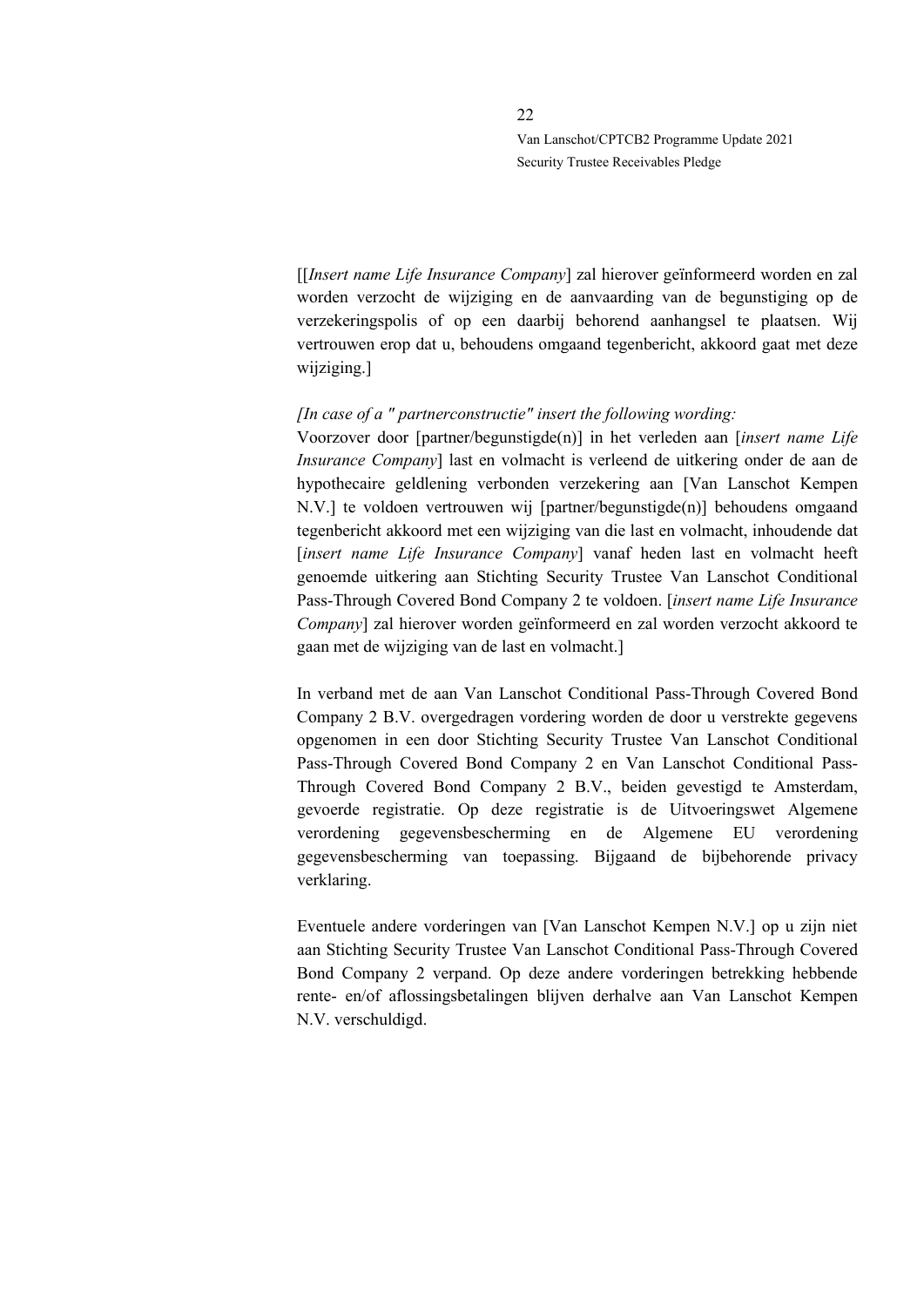Met vriendelijke groet,

# **VAN LANSCHOT CONDITIONAL PASS-THROUGH COVERED BOND COMPANY 2 B.V.**

by  $:[...]$ title :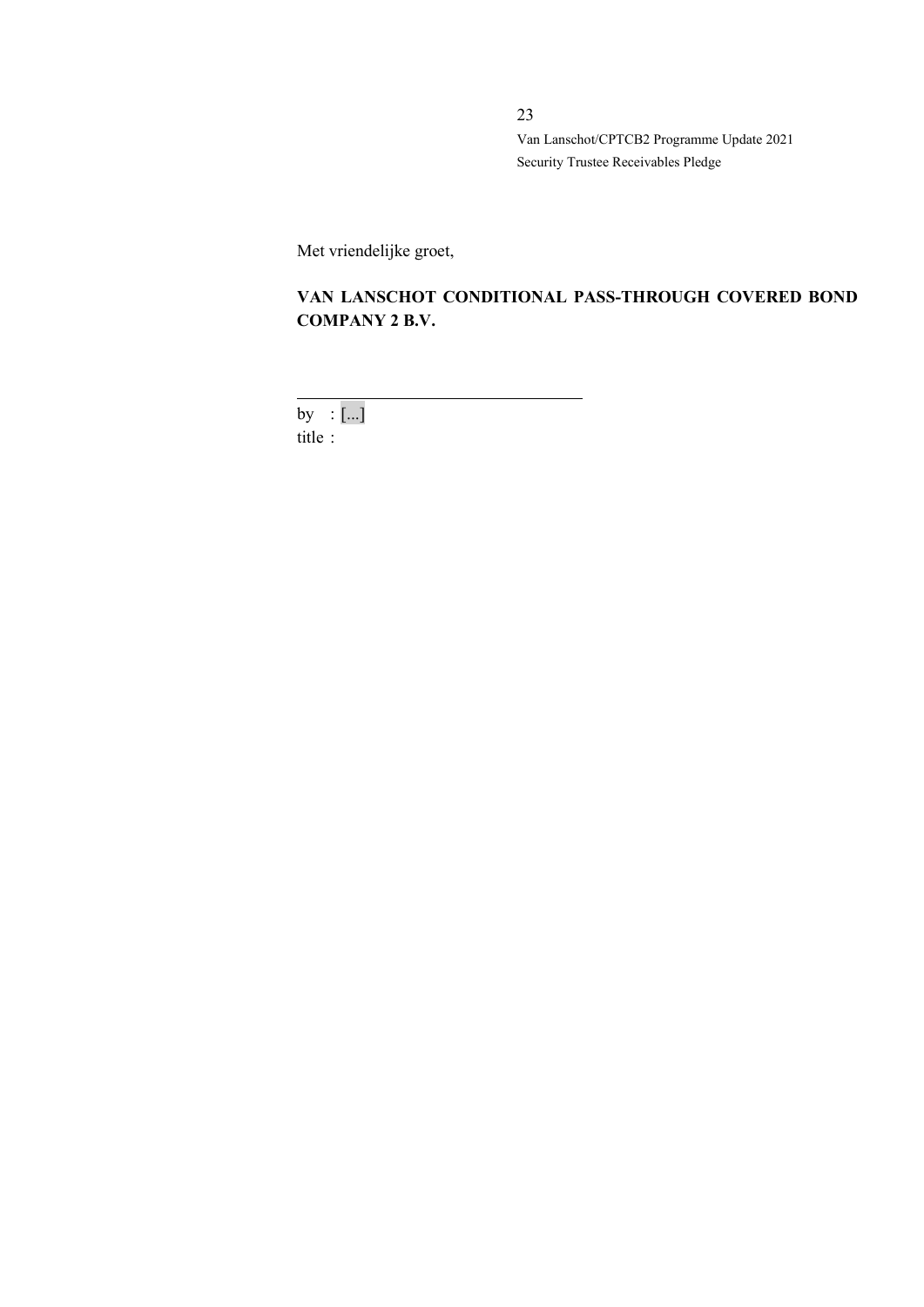#### **Annex to form of Notification Letter**

[*please seek legal advice before publishing this privacy statement*]

#### **PRIVACY VERKLARING**

Als gevolg van de overdracht aan Van Lanschot Conditional Pass-Through Covered Bond Company 2 B.V. (hierna "**CBC**") [en vervolgens verpanding aan Stichting Security Trustee Van Lanschot Conditional Pass-Through Covered Bond Company 2 (hierna "**Security Trustee**")] van de vordering van Van Lanschot Kempen N.V. op u uit hoofde van uw hypothecaire lening, worden uw persoonsgegevens in verband met deze lening ook aan [CBC/Security Trustee] overgedragen.

In overeenstemming met de Algemene Verordening Gegevens bescherming ("**AVG**") informeert [CBC/Security Trustee] u hierbij over het gebruik van die persoonsgegevens door [CBC/Security Trustee]. Overdracht van uw persoonsgegevens heeft voor u geen wezenlijke inhoudelijke consequenties. [Verder zal de administratie en boekhouding met betrekking tot uw hypothecaire lening vanaf heden onverminderd worden gevoerd door Van Lanschot Kempen N.V.]

#### **Verantwoordelijkheid, verwerking en doeleinden**

Als gevolg van de bovengenoemde overdracht berust de verantwoordelijkheid voor de verwerking van uw persoonsgegevens bij Van Lanschot Kempen N.V. en [CBC/Security Trustee] gezamenlijk. Van Lanschot Kempen N.V./CBC/Security Trustee zijn gevestigd op de volgende adressen: \_\_\_\_\_\_\_\_.

De administratie van uw lening en hypotheek, het innen en factureren van de vordering en communicatie met u zullen echter geheel worden verricht door Van Lanschot Kempen N.V.. Van Lanschot Kempen N.V. verwerkt in dat kader uw naam, adres, overige contactgegevens, details van de lening en hypotheek, informatie over betalingen, eventuele correspondentie en overige communicatie.

#### **Grondslag**

De grondslag voor het verwerken van uw persoonsgegevens is de uitvoering van uw hypothecaire leningsovereenkomst en de gerechtvaardigde belangen van Van Lanschot Kempen N.V. en van CBC/Security Trustee. Tevens is verwerking van uw persoonsgegevens nodig om te voldoen aan wettelijke verplichtingen zoals de verplichting uw gegevens gedurende een bepaalde wettelijke termijn te bewaren.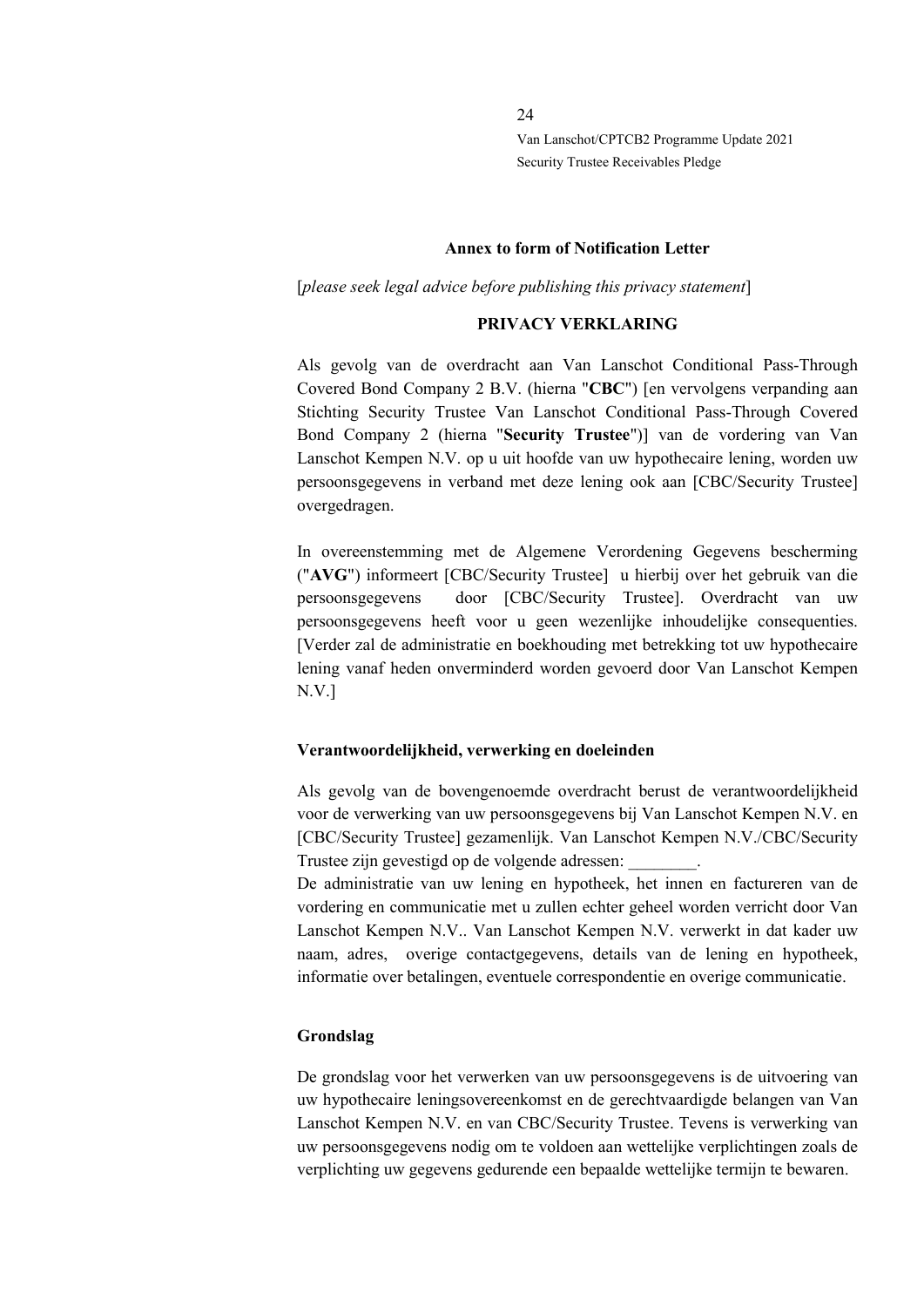#### **Derden**

CBC/Security Trustee zullen uw gegevens niet aan derden vertrekken, behalve: (a) met uw voorafgaande toestemming;

- (b) aan dienstverleners, zoals accountants of incassodiensten, ter uitvoering van de bovengenoemde doeleinden;
- (c) aan de bij de hypothecaire lening betrokken verzekeraars, voorzover dat ter uitvoering van de lening voorwaarden noodzakelijk;
- (d) in het geval van een wettelijke verplichting de gegevens te verstrekken; of
- (e) aan derden die voor Van Lanschot Kempen N.V. [en/of CBC/Security Trustee] als verwerker optreden in de zin van de AVG.

Indien Van Lanschot Kempen N.V. de bovengenoemde verwerkingshandelingen niet langer of niet langer voldoende voor CBC/Security Trustee kan uitvoeren, kunnen CBC/Security Trustee op basis van hun gerechtvaardigde belangen besluiten deze uit te besteden aan een derde dienstverlener die in plaats van Van Lanschot Kempen N.V. zal optreden. Uiteraard zullen zij u daarvan in dat geval vooraf op de hoogte stellen.

#### **Doorgifte aan ontvangers buiten de Europese Economische Ruimte**

[Indien en voorzover van toepassing: Van Lanschot Kempen N.V. maakt bij de uitvoering van haar werkzaamheden gebruik van verwerkers en sub-verwerkers in landen buiten de Europese Economische Ruimte in welke landen mogelijk niet hetzelfde niveau van bescherming van persoonsgegevens wordt geboden als het geval is onder de AVG. Van Lanschot Kempen N.V. heeft met deze partijen derhalve verwerkersovereenkomsten gesloten die door de Europese Commissie goedgekeurde standaardcontractbepalingen bevatten zodat uw persoonsgegevens niettemin voldoende worden beschermd. Een kopie van de overeenkomsten kunt u opvragen door [een e-mail te sturen aan het hieronder vermelde e-mailadres].]

#### **Bewaartermijn**